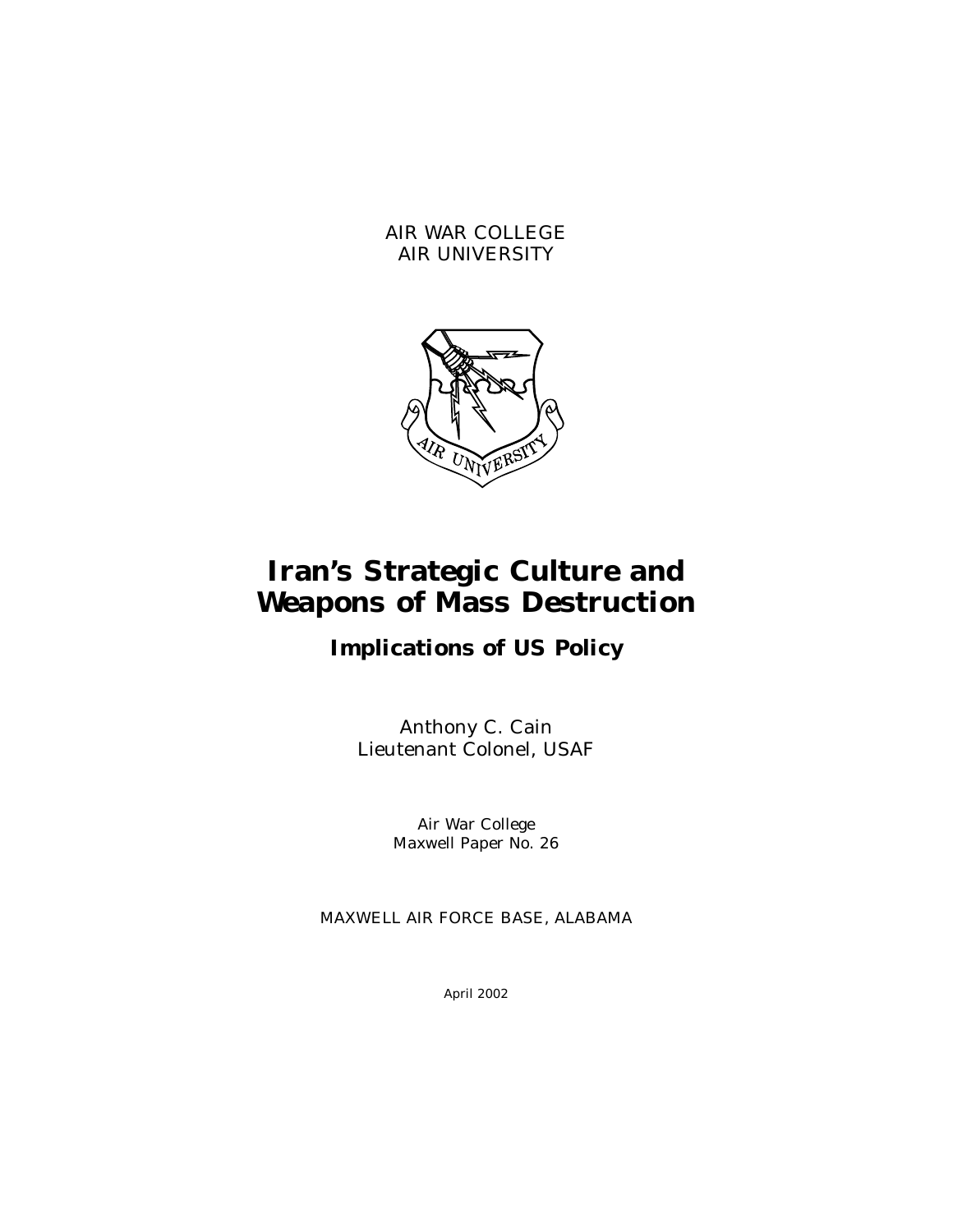### **Air University**

Donald A. Lamontagne, Lt Gen, Commander

#### **Air War College**

Bentley B. Rayburn, Maj Gen, Commandant Stephen O. Fought, PhD, Dean Lawrence E. Grinter, PhD, Series Editor Lawrence E. Grinter, PhD, Essay Advisor

#### **Air University Press**

Shirley B. Laseter, DPA, Director John E. Jordan, Content Editor Lula Barnes, Copy Editor Prepress Production: Mary Ferguson Cover Design: Daniel Armstrong

Please send inquiries or comments to: Editor *The Maxwell Papers*  Air War College 325 Chennault Circle, Bldg. 1401 Maxwell AFB AL 36112-6427 Tel: (334) 953-7074 Fax: (334) 953-1988 Internet: lawrence.grinter@Maxwell.af.mil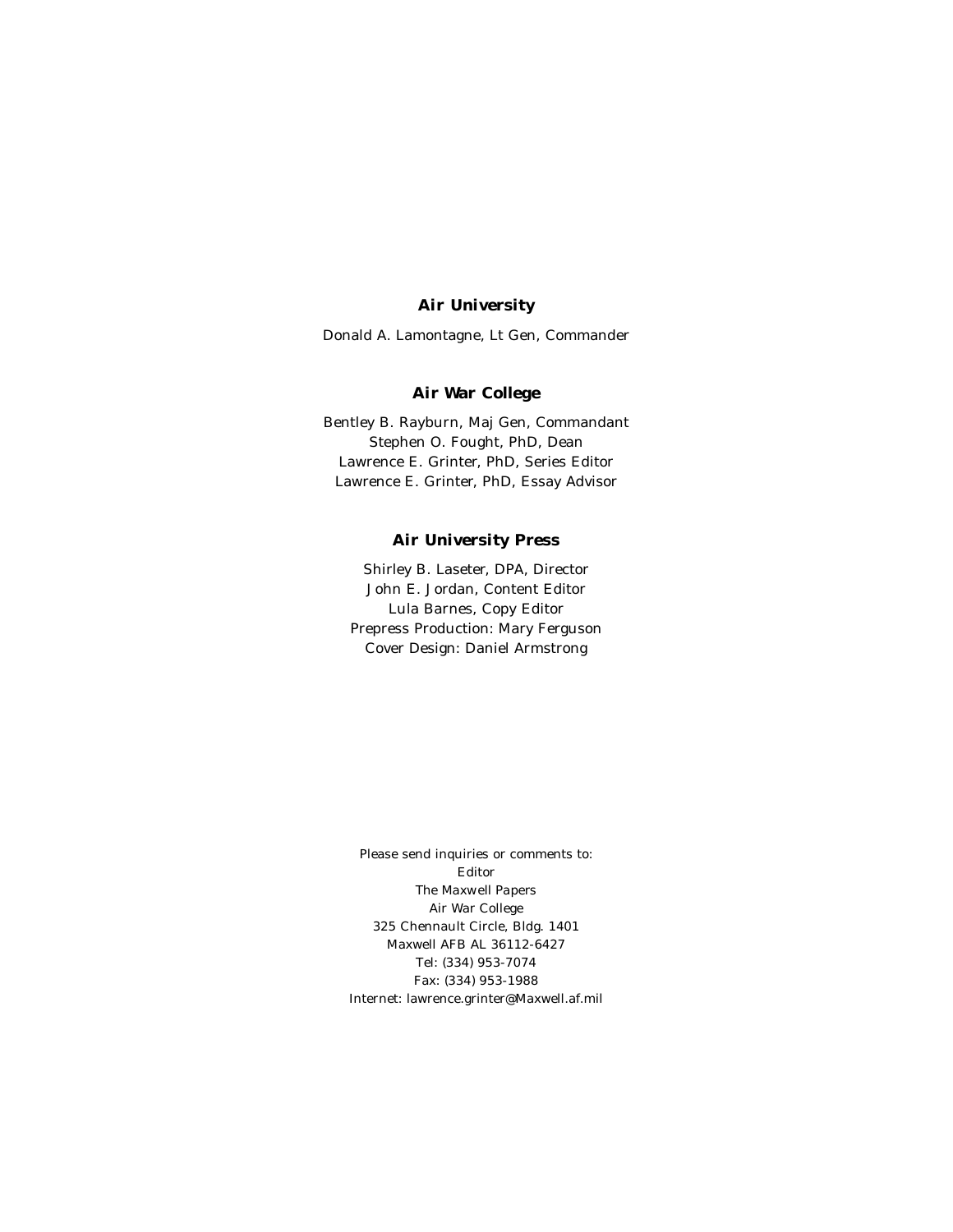This Maxwell Paper and others in the series are available electronically at the Air University Research Web site http://research.au.af.mil under "Research Papers" then "Special Collections."

#### **Disclaimer**

Opinions, conclusions, and recommendations expressed or implied within are solely those of the author and do not necessarily represent the views of Air University, the United States Air Force, the Department of Defense, or any other US government agency. Cleared for public release: distribution unlimited.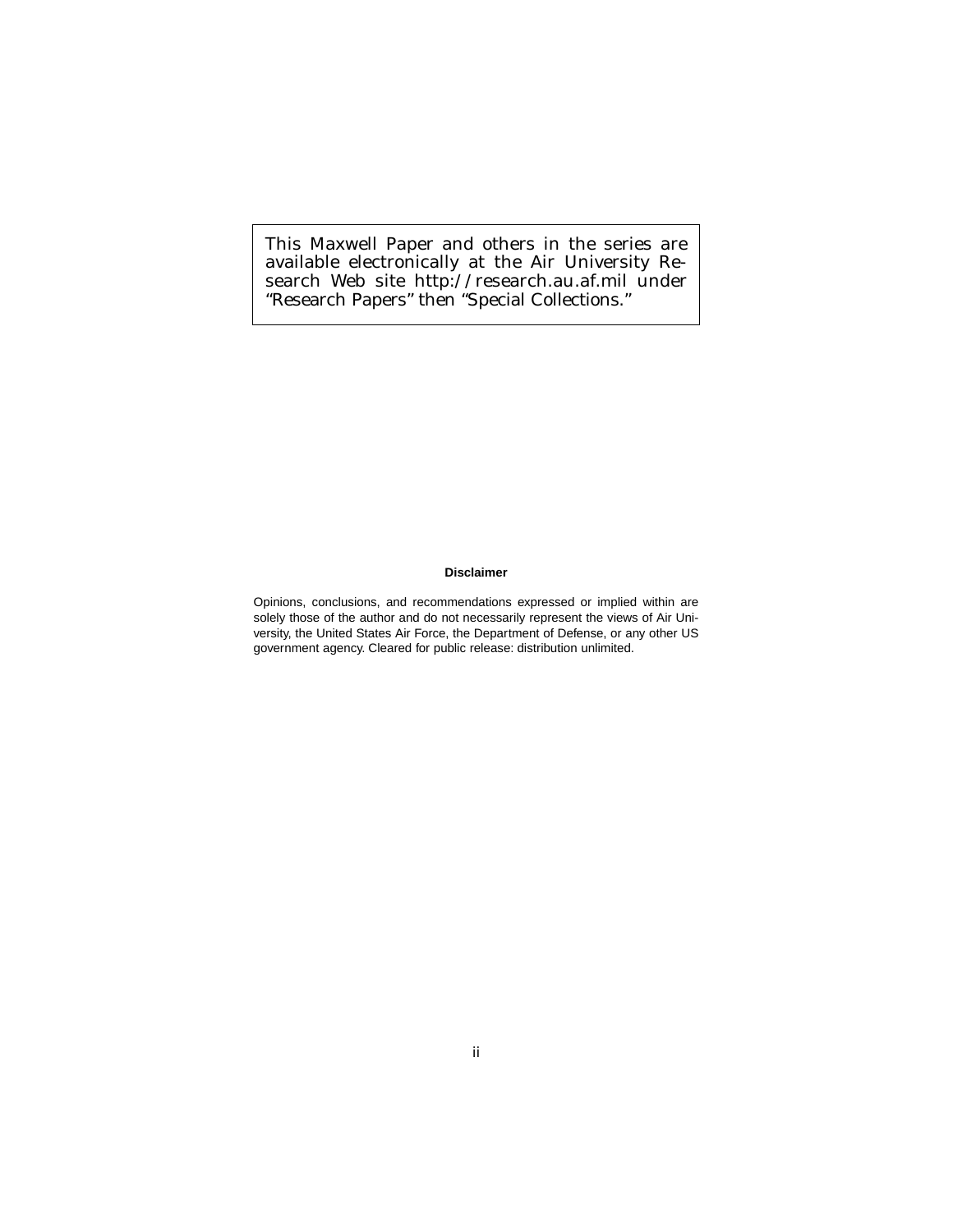### *Foreword*

Since 1979 the relationship between the United States and the Islamic Republic of Iran has mirrored aspects of the ideological tensions that characterized the Cold War of the twentieth century's latter half. The revolution that ejected the shah emerged from a consensus within the Iranian community that favored social reform founded upon Islamic values. Ayatollah Ruhollah Khomeini, the charismatic imam whose vitriolic sermons helped to polarize relations between Tehran and Washington, established a theocracy in which the faithful could prosper.

In this study, Lt Col Anthony C. Cain, PhD, analyzes the relationship between Iran's strategic culture and weapons of mass destruction. Following the Iranian Revolution in 1979, foreign policy experts in the West had trouble comprehending the cleric's politicized Shi'i ideology and reacted with alarm when Khomeini, energized by the revolution's success, acted to export his ideology to other communities in the Middle East—sponsoring terrorism, if necessary, to combat regimes that supported US policies and interests. Consequently, the United States focused on containing Iran until the regime changed enough to allow for less ideologically charged dialogue to occur on the one hand while, at times, pursuing active measures to overthrow the revolutionary regime on the other. This range of policies resulted in economic sanctions and an arms embargo against Khomeini's Islamic republic. Moreover, when war broke out between Iran and Saddam Hussein's Iraq, the United States opportunistically backed the Iraqi dictator in the hope that a military defeat would usher in moderate leaders in Tehran. At times the relationship flared into military confrontation. US forces bombed Iranian targets in the Persian Gulf, and Iranian leaders launched missile attacks against shipping in the same waters. Beneath the surface of Middle Eastern power politics, Iran became a touchstone for religiously charged revolutionary movements across the Middle East. Perhaps the low point for US-Iranian relations occurred on 3 July 1988 when a US Navy Aegis cruiser shot down an Iranian Airbus, killing all 290 passengers aboard.

Colonel Cain describes how, in the aftermath of the 1991 Gulf War, the United States adopted a one-size-fitsall policy toward Iran and Iraq, the twin rogue states of the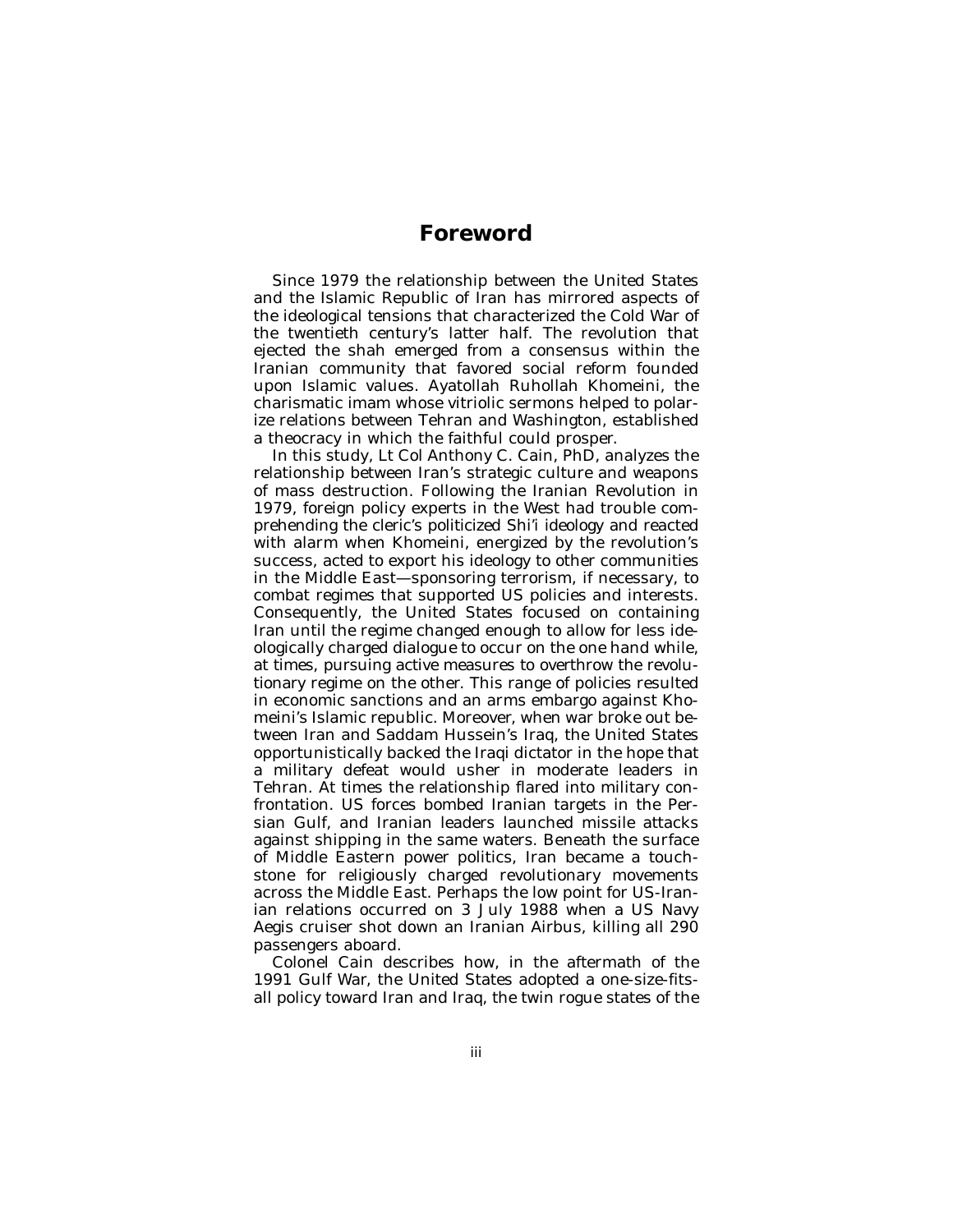Middle East, under the rubric of "dual containment." Since the landslide election of Seyyed Mohammad Khatami to the presidency in 1997, however, signs emanating from Iran point to possibilities for altering the tension that has plagued relations between the two states for more than 20 years. This study concludes by analyzing options available to US policy makers should they choose to help Iran's transition from pariah state toward a more moderate role in the Persian Gulf. President George W. Bush demanded in his January 2002 State of the Union Address that Iran abandon proliferation and terrorist-related activities as a precondition for easing tensions with the United States. Colonel Cain argues that US decision makers must understand the social and economic challenges that confront leaders in Tehran as they attempt to guide their nation toward the future. For its part, the Islamic republic must develop a consensus between its citizens and the ruling elite regarding Iran's legitimate role within the region and the world.

As with all Maxwell Papers, this study is provided in the spirit of academic freedom, open debate, and serious consideration of the issues. We encourage your responses.

> BENTLEY B. RAYBURN Major General, USAF Commandant, Air War College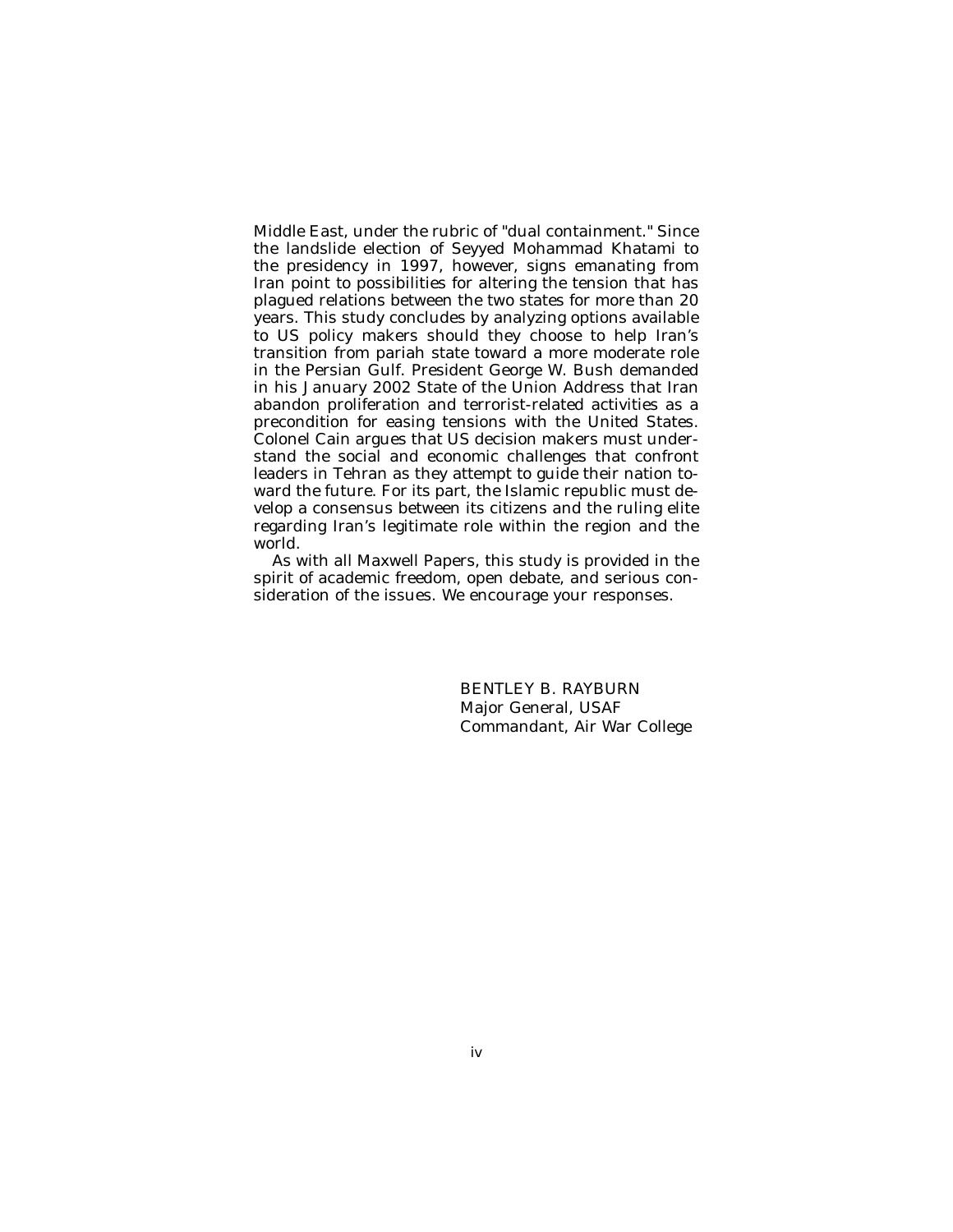### *About the Author*

Lt Col Anthony C. Cain graduated from Georgia State University in 1980 and was commissioned upon completing Officer Training School in 1981. After earning his navigator wings at Mather Air Force Base (AFB), California, in 1982, he served as a B-52G navigator, radar navigator, instructor, and evaluator at Wurtsmith AFB, Michigan; Barksdale AFB, Louisiana; and Castle AFB, California. In 1984 he won the William J. Crumm Linebacker Memorial Trophy for high-altitude bombardment during the Strategic Air Command's (SAC) annual bombing and navigation competition. As the senior standardization and evaluation radar navigator at Barksdale AFB, he launched several missiles and helped draft crew procedures and tactics during the initial operational test and evaluation of the AGM 142/A precision-guided munition weapon system. In 1991 he deployed in support of Operation Desert Shield and flew 26 combat missions in support of coalition objectives during Operation Desert Storm, earning the Distinguished Flying Cross and two Air Medals. In 1992 his crew won the Bartsch Memorial Trophy for electronic countermeasures performance during SAC's last bombing and navigation competition. After graduating as a distinguished graduate from the Air Command and Staff College (ACSC), he served at ACSC as a faculty member and director for the Theater Air Campaign Studies Course. In 1995 the commander, Air Education and Training Command, selected Colonel Cain as the command's Educator of the Year. He earned his doctorate in military history at Ohio State University and returned to the faculty at ACSC where he served as the director for the Airpower Studies Course before being selected to attend Air War College. In May 2002 the Smithsonian Institution will publish The Forgotten Air Force, Cain's study of French airpower doctrine in the interwar years. He is a Master Navigator with more than 3,000 hours in the B-52. He and Mechieal, his wife of 21 years, have three children, Jessica, Micah, and Ryan.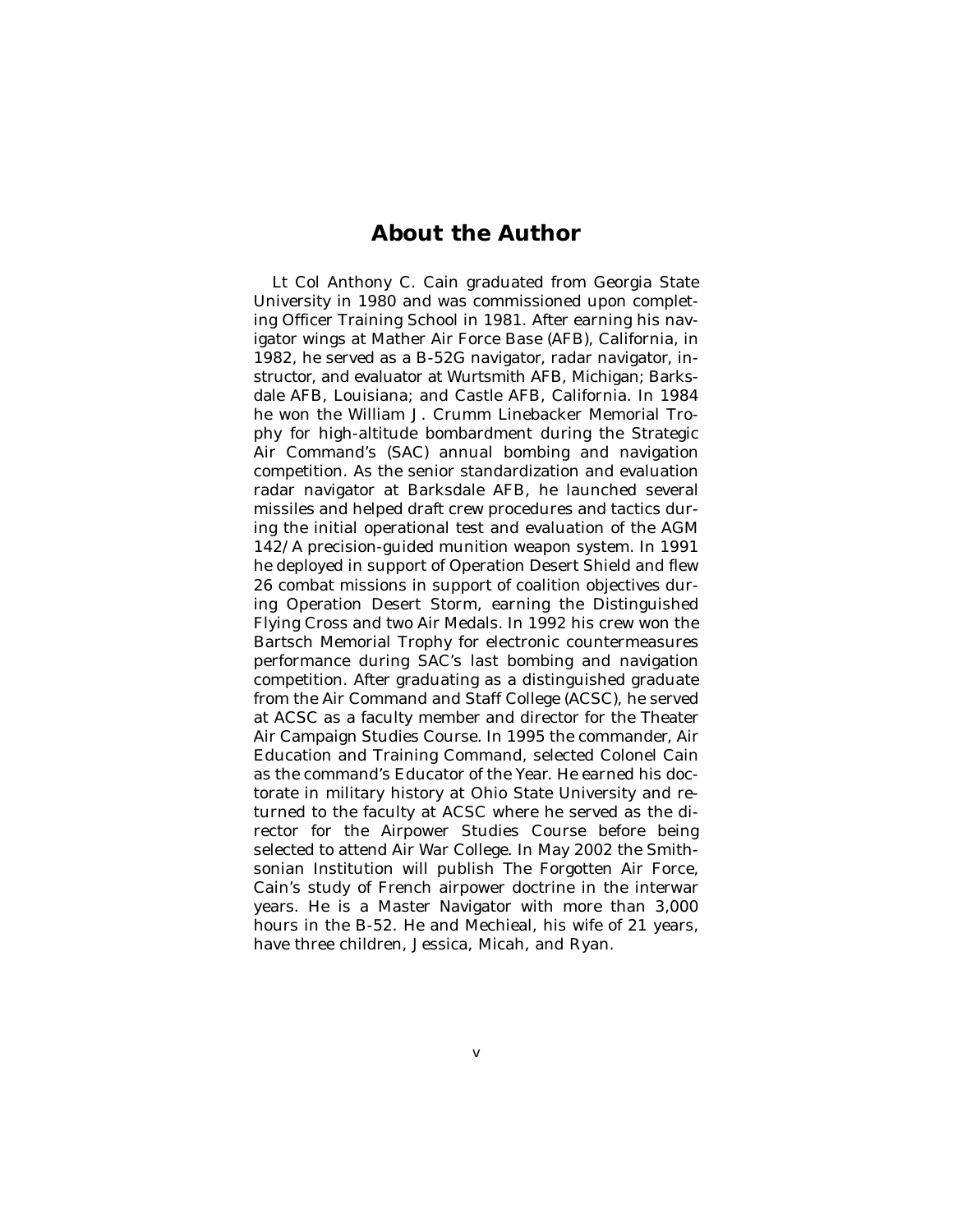### **Iran's Strategic Culture and Decision Making**

Since the 1979 Iranian Revolution and the subsequent hostage crisis, popular perceptions of a society dominated by "irrational" Islamic fundamentalists have colored US policy toward Iran. Michael Eisenstadt notes:

Because Shi'ite religious doctrine exalts the suffering and martyrdom of the faithful, and because religion plays a central role in the official ideology of the Islamic Republic, Iran is sometimes portrayed as a "crazy" or "undeterrable" state driven by the absolute imperatives of religion, not the pragmatic concerns of statecraft. . . . Experience has shown, however, that the perception of Iran as an irrational, undeterrable state is wrong.<sup>1</sup>

Conflict will tend to characterize US policy toward Iran, in part, in proportion to the degree that US leaders fail to comprehend the Islamic republic's struggle to reconcile tensions between the faith and the economic, diplomatic, and military functions of state power. 2 Similarly, coping with Iran's efforts to acquire nuclear, chemical, and biological weapons, coupled with the potential proliferation of those weapons to other "rogue" states and terrorist organizations, requires a sophisticated understanding of Iranian decision-making processes.3 The challenge to US policy makers will center on modifying the prevailing paradigm that emphasizes the irrationality of the Iranian government in favor of one based on understanding the synergies—and the conflicts—between the various segments of the Iranian polity that help to shape relations between the two states.

The first step in developing a more sophisticated understanding of Iranian decision-making processes requires distinguishing between the Shi'ism espoused by the clerics who share power in the Iranian government, the politicized Islamism that threatens moderate Muslim regimes and their non-Muslim counterparts in the Middle East, and Islamic tenets to which most peaceful Muslims adhere. Shi'ism is, by definition, a millenarian sect of Islam that relies on imams, holy men, to mediate between God and the Islamic community.4 The basic distinction between Shi'i and Sunni branches of Islam derives from a conflict over the right to govern the *ummah,* the community of the faith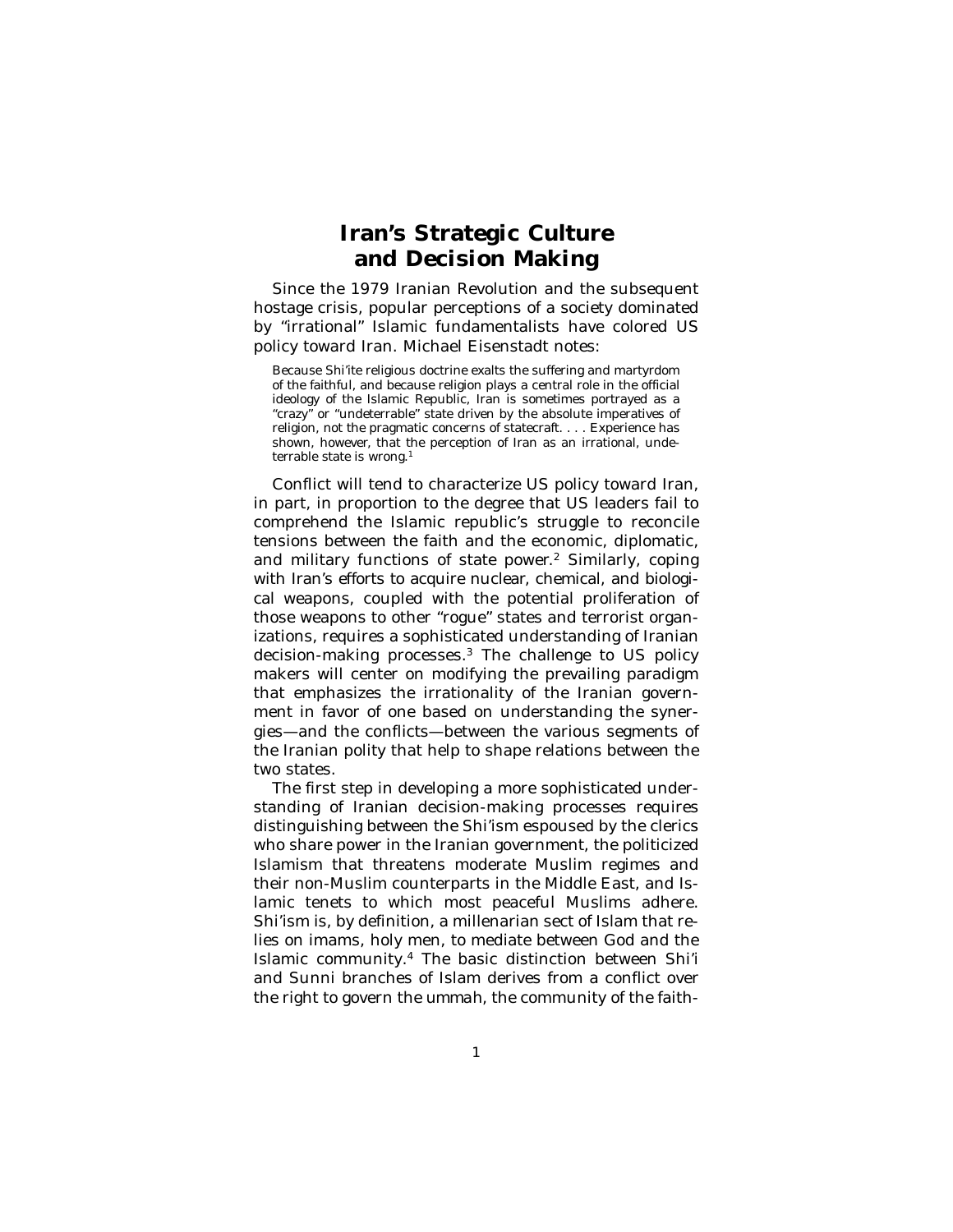ful. Sunni Muslims attempted to reconcile religious and secular communities within the *ummah* by creating the caliphate to provide political leadership while vesting spiritual leadership in the clergy. Followers of Shi'i Islam believe that political and religious leadership derives from the prophet's bloodline (through his son-in-law Ali ibn Abi Talib). This doctrine worked well until the twelfth generation (the Twelfth Imam) when, according to Shi'i doctrine, Allah caught up the imam (technically the imam was *occulted* or hidden from view)—unfortunately before he could appoint a successor to govern the *ummah.* Iranian Shi'ism follows the "Twelver's" sect because of its anticipation of the Hidden Imam's return.

Iranian religious leaders relied upon this doctrine to justify their political ambitions in Iran as they found themselves pushed to the margins of political authority under Shah Reza Mohammad Pahlevi's regime. The clergy resented this marginalization and developed a view that society the *ummah—*would remain flawed as long as Iran's leaders maintained the separation between secular and religious communities. They encouraged opposition groups to adopt increasingly militant tactics designed to usher in a utopia in which the imamate would govern religious and political aspects of the community according to Koranic precepts.5

Shi'i religious doctrine produced a divided power structure in post-revolutionary Iran. During the years when Ayatollah Khomeini dominated the government (1979–89), the combination of his charisma, his religious authority as imam, and a brutally efficient internal security apparatus discouraged dissent and opposition. Additionally, Khomeini's focus on expanding Islamist influence struck a responsive chord spawning radical sects throughout the Middle East, North Africa, and elsewhere that came to rely on Iranian resources for ideological and logistical support.<sup>6</sup> The virulent distrust with which Khomeini viewed the West contributed to the rise of Islamism in Iran and throughout the Muslim world as he consolidated his leadership and exported his ideology within the context of the Iranian Revolution.7 Thus, the revolution's apparent success encouraged disenfranchised, pious, and militant individuals and groups to campaign to overturn the status quo in such diverse states as Algeria, Egypt, Lebanon, Syria, Israel, and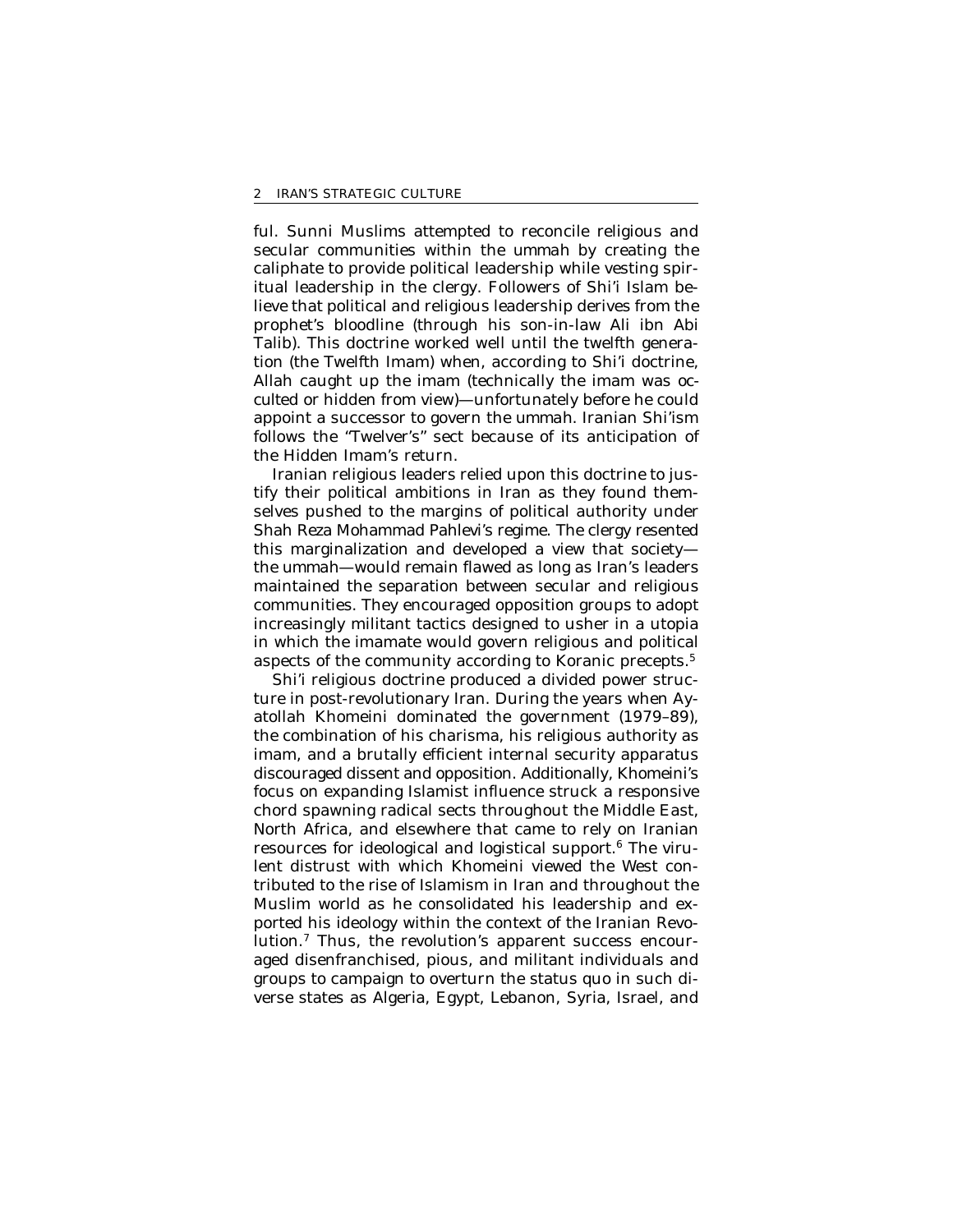the Philippines, often using terrorist tactics, in the name of a brand of Islamism that has only existed for a brief time in Iran.8

One final doctrinal point figures significantly in the evolution of Shi'i belief toward radical Islamism—the doctrine of *jihad.* In the early years of the faith, *jihad* was necessary both to protect and to expand the community of the faithful. As long as the imams ruled the community, their authority to declare *jihad* remained a fundamental symbol of their right to rule in Allah's name. Technically, until the return of the Twelfth Imam, the authority to declare *jihad*  has lapsed. However, because the Iranian clerics derive their authority based upon the legitimacy of their *imamate,*  they assumed the authority to declare *jihad.* The Iranian community's tacit recognition of this authority harbors significant implications for conflict with the Islamic republic and its surrogates. Competitors could face combatants motivated by religious fervor that stems from their anticipation of rewards in paradise for their sacrifice (and corresponding torments in the afterlife should they fail) if they answer the imam's call to wage holy war. 9

It is impossible to separate the Iranian government's policy choices from its religious precepts. Religion governs every aspect of social, political, and economic life for citizens of Iran in ways that rarely apply to most Western societies.10 One analyst observes, "Islam also encompasses the material and spiritual aspects of the followers' lives from the time of birth, throughout life to death, and even after death throughout the spiritual experience."11 Thus, for contemporary Iranian politics, reconciling the demands of international statecraft and domestic consensus building with the principles of religious dogma remains difficult and, at times, nearly impossible. Western society resolved the secular-religious dilemma over the course of several centuries of religious wars that culminated with the conflicts that accompanied the Protestant Reformation. Islam has yet to undergo a similar reconciliation—and Iran, in particular, has erected institutional barriers to prevent this development by establishing an Islamic theocracy.12

Iran's decision-making process remains clouded in mystery to most Western observers. The Islamic Revolutionary Council vested supreme authority in the *vali al faqih* (a re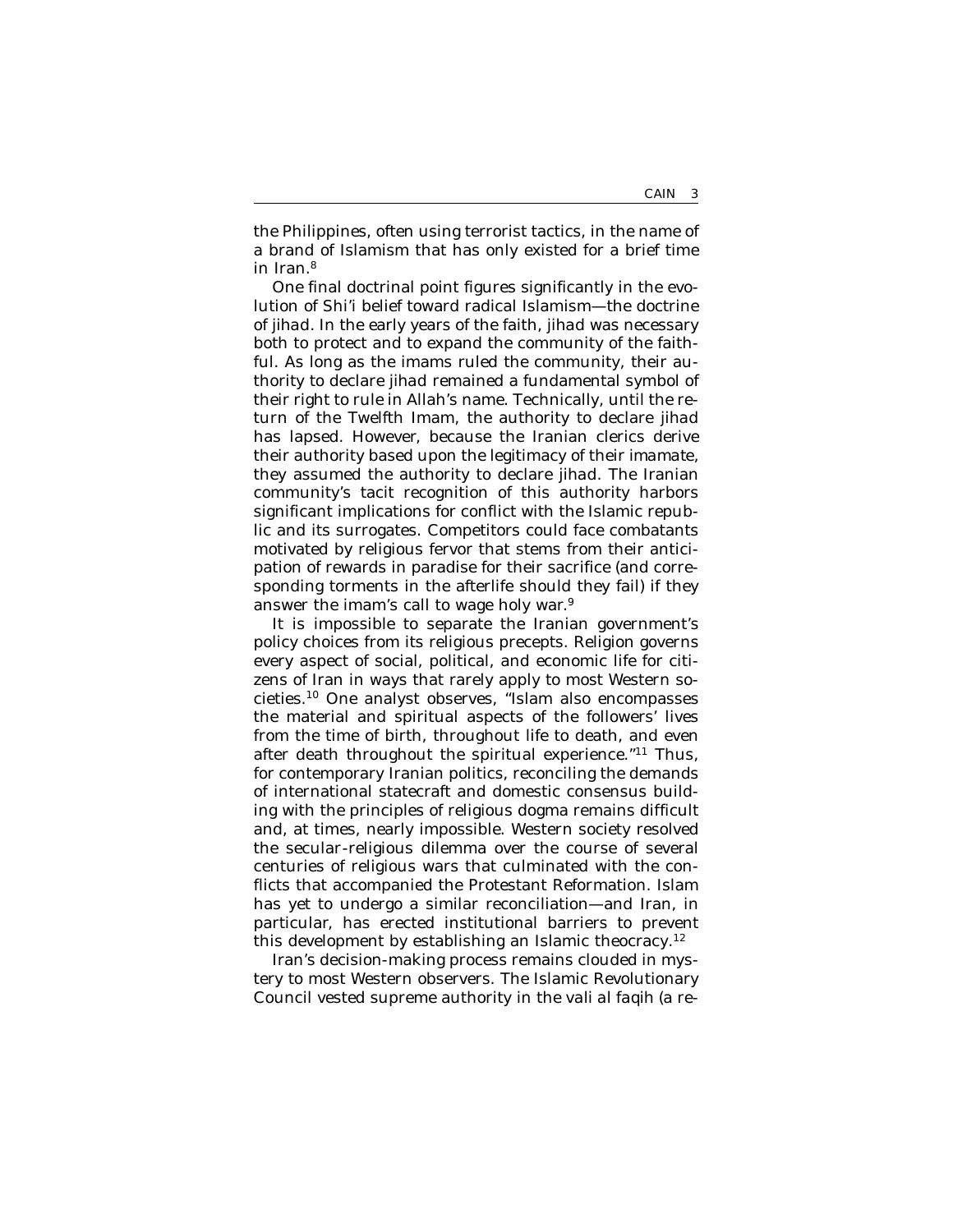ligious leader who combines political and religious authority in the executive branch of government).13 Between 1979 and 1989, the Ayatollah Khomeini steered the country and consolidated the revolution. His nearly unimpeachable religious authority constrained the boundaries of dissent and debate over economic and political issues. Economic stresses stemmed from Iran's nearly total dependence on the oil industry for foreign exchange. Thus, decisions by other petroleum-producing nations to regulate prices and supplies severely constrained Iran's economic potential. Moreover, the Iran-Iraq War, coupled with economic and political sanctions sponsored by the United States and the United Nations, placed severe strains on the Iranian government and population. Khomeini's regime pushed aside moderates like former President Abol Hassan Bani-Sadr as it reacted to the war with Iraq and perceptions of political and economic attacks against the Islamic republic from the US-led international community.14 Since Khomeini's death, tensions within a rising middle class and students who campaign for democratic reforms aimed at reconciling Iran with Western cultures have threatened to shatter the fragile unity that governs Iran.15

Ayatollah Ali Khamenei, Khomeini's successor, wields power as the *vali al faqih* in the post-Khomeini era. Rather than following the archconservative policies of his predecessor, the tensions outlined above forced Khamenei to accommodate popular demands for reform. President Seyyed Mohammad Khatami, who rose to office on the wings of a landslide victory in 1997, carefully pushed the conservative clerics to implement moderate governmental and economic reforms. As one analyst notes, however, the signals emanating from Tehran are often difficult to sort out: "Since Khatami's election, there have been many signs that Iran has a complex political structure that is in the midst of an uncertain transition. . . . Moderates must talk like hard-liners to survive, and this helps explain why one day's new moderate initiative may be followed by the next day's hard-line speech."16 Consequently, some nations have reacted cautiously to Khatami's influence by easing restrictions on trade and diplomatic contacts with Iran. Also, Khatami has made public statements of regret to the United States for the hostage episode in an apparent at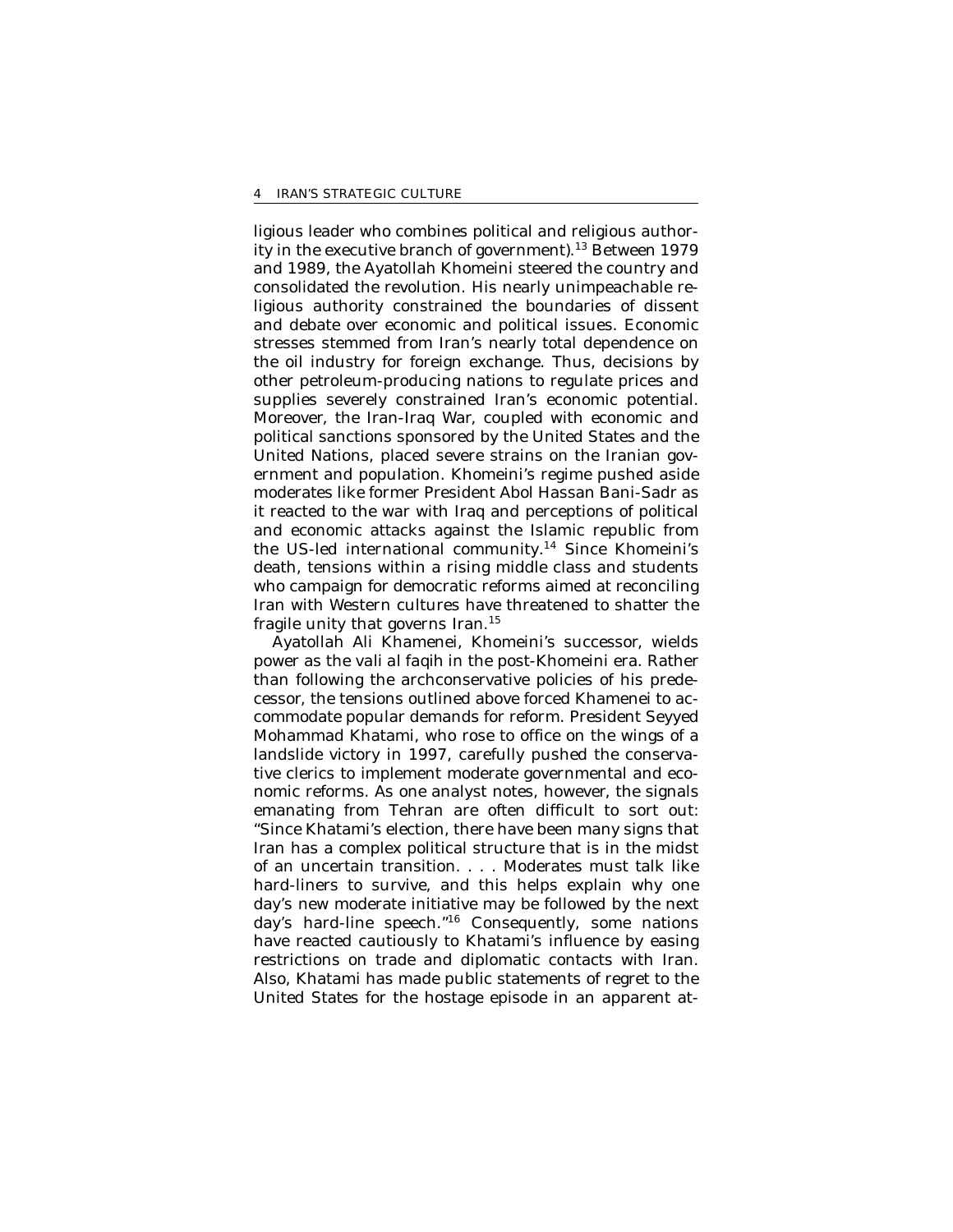tempt to ease tensions between the two countries. Thus, those who seek to discern Iran's propensity to pursue moderate foreign and domestic policies must sort through the rivalries between Khamenei and the clerics and between Khatami and the political elite.

The Iranian theocracy filters its interaction with the international community through the lens of Koranic law. This constitutional requirement means that the elite clergy will formulate moderate policies slowly, if at all. Despite the mullahs' inherently conservative approach, instances of policy shifts have occurred that, on the surface, appear to contradict religious dogma. Perhaps the most significant, and ominous from a weapons of mass destruction (WMD) proliferation perspective, was the Ayatollah Khomeini's reversal of his policy, based upon the Koran's prohibition against using poison, during the Iran-Iraq War that condemned the use of chemical weapons (and by extension, nuclear and biological weapons). This decision came after Iranian forces suffered horrific losses from Iraqi chemical weapons attacks.17 Significantly, however, the decision emerged only after the international community failed to take action to condemn or curb Iraq's use of such weapons and after intense debates within Iran between Khomeini, the military, and the clerics. Thus, a fundamentally secular decision based upon military effectiveness calculations had to pass through the filter of Islamic law to acquire the mantle of legitimacy. With the debate settled, however, the republic's leaders relied upon the new religious precedent to justify future nuclear, chemical, and biological weapons proliferation. This example illustrates the difficulty that moderate leaders will encounter as they attempt to reshape Iran's foreign or domestic policies without a catalyst to prompt clerical review of established policies, there will be little rationale for proposing new interpretations merely to justify liberal reforms.

The characterization of Iran as an "Islamic democracy" conceals serious flaws within the functioning and the fabric of the society. In the first place, the clerics jealously guard their prerogatives as the interpreters of the revolutionary agenda. In terms of governmental structure, this translates into a dual system of government with a weak presidency that operates under the close supervision of the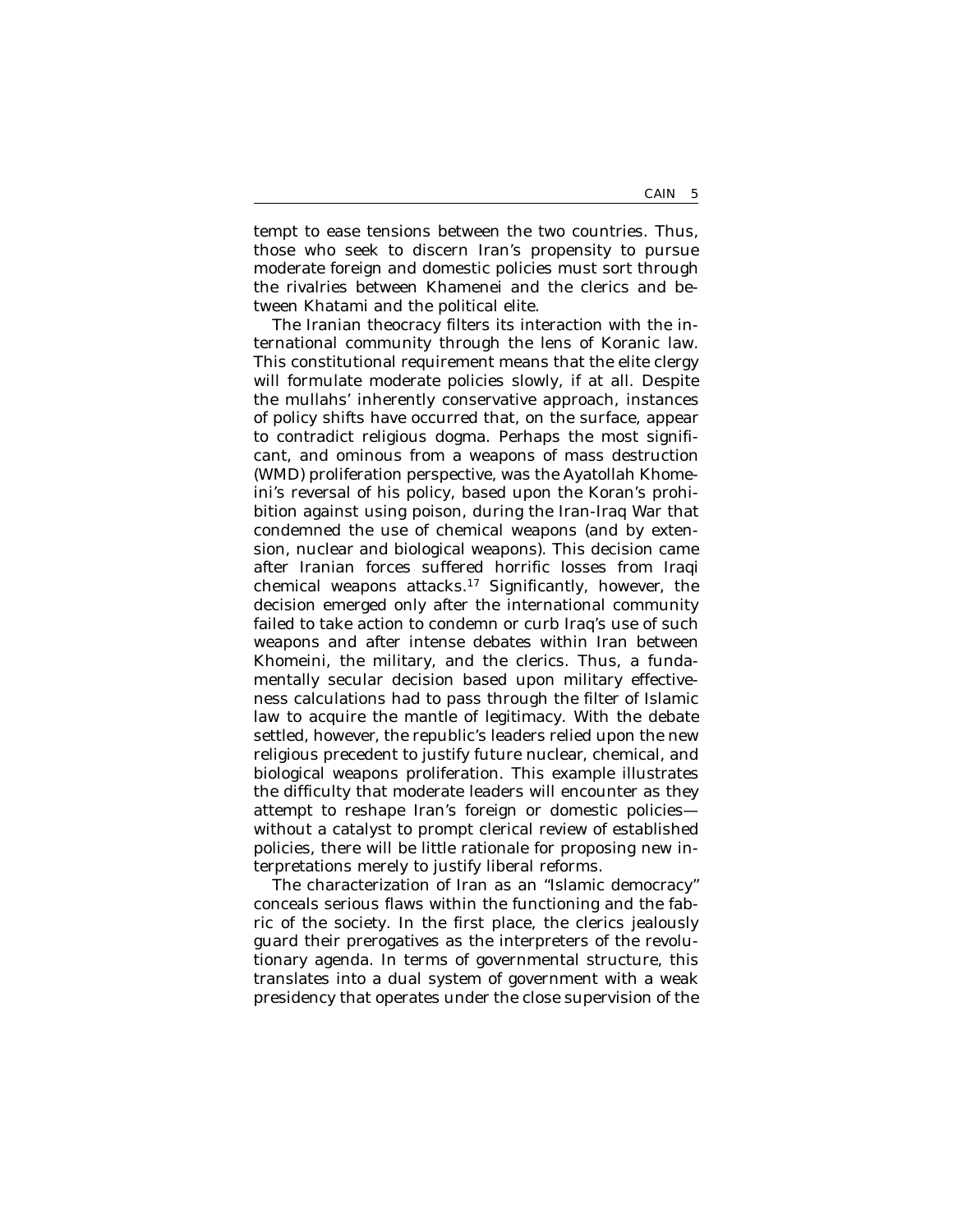supreme leader *(vali al faqih)* and the Assembly of Experts. Second, the military operates within a dual chain of command with the Iranian Revolutionary Guard Corps serving a praetorian function as the protectors of the revolution while the nominally "regular" armed forces act in reserve capacities. Finally, great personal risk accompanies dissent and freedom of expression for the average Iranian citizen. The clerics monitor media and press outlets to detect instances of nascent counterrevolutionary thought. Even with these overarching controls, however, spontaneous demonstrations have occurred that have forced the regime to act decisively to prevent a replay of the mass uprisings of the late 1970s as the public clamors for reform.<sup>18</sup>

The twin social upheavals of revolution and interstate war exerted harsh effects on Iran's social infrastructure. Presently in Iran, age groups cluster around the less than 30-year-old and more than 50-year-old sectors as a result of the flight of many citizens from the country in the immediate aftermath of the revolution and the tragic casualties sustained in the war with Iraq. This clustering means that few of Iran's nearly 66 million citizens have memories of any but the present form of government. Those who remember Shah Pahlevi's regime likely do so with resentment stemming from the corruption and inequality that characterized the regime in its waning days. Thus, the current regime in Tehran enjoys modest popular support that draws its strength from the population's ignorance of viable alternatives on one hand and a determination not to return to the monarchy's flawed structures on the other. 19

Despite the current regime's popular revolutionary agenda of establishing equality for all members of the society, urban and rural poverty continue to characterize life in Iran. This stems in part from a 3 percent annual population growth that will outstrip the nation's economy if left unchecked. The government recently acted to stave off the potentially disastrous effects that could occur from unsustainable population growth by relaxing its interpretation of the Koran's encouragement of large families. The large urban population has resulted in unequal and inefficient food distribution reflected in a 20 percent malnourishment rate for children under five years of age.<sup>20</sup> These and other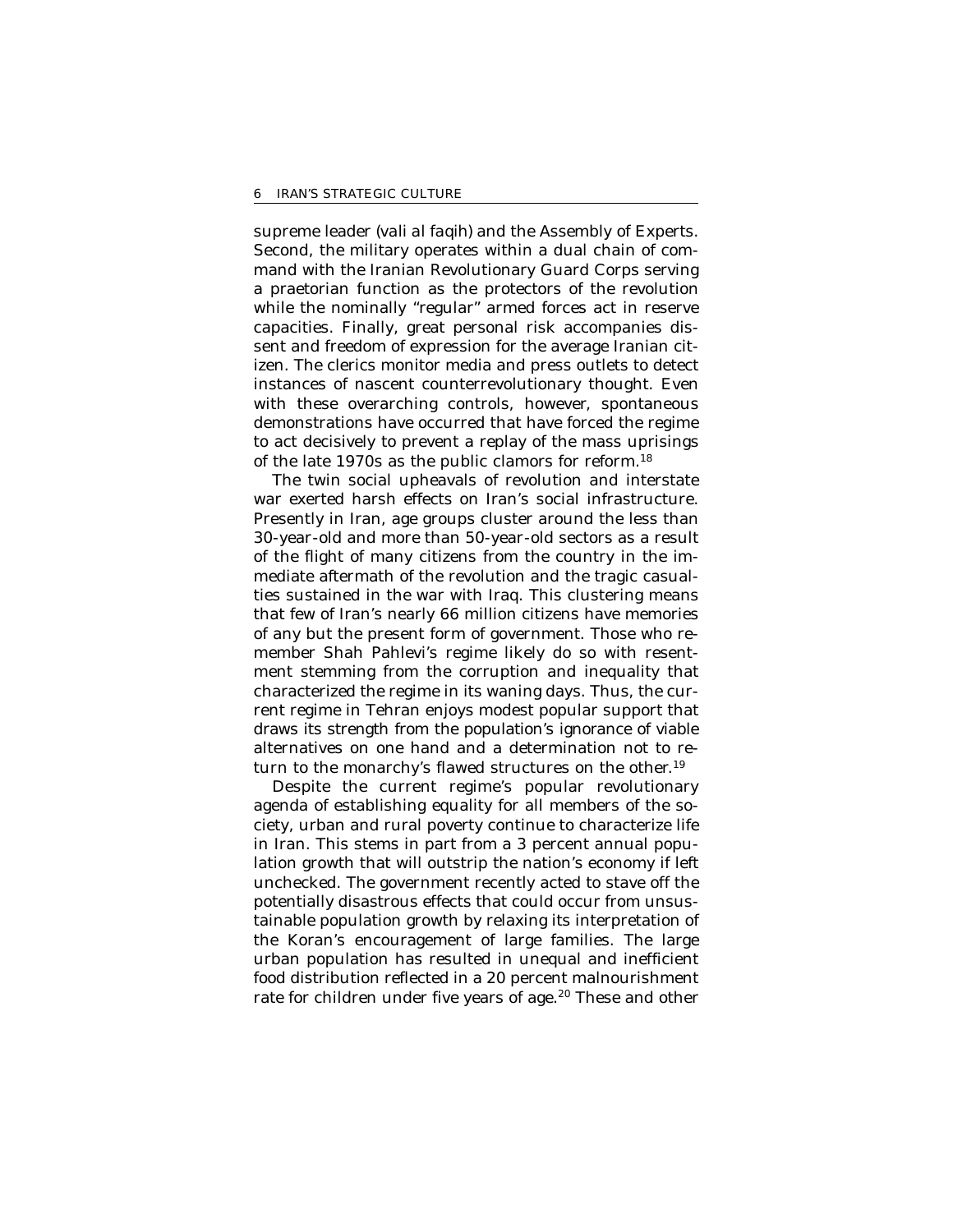demographic trends portend a troubling and challenging future for Iran's leaders.

Iran's isolation under the mantle of Islamic purity and the wasteful 10-year war with Iraq left the nation's infrastructure in decline. Rural areas remain isolated from government services owing to the lack of serviceable roads. The airline and rail industries have also suffered profound neglect from insufficient maintenance. Consequently, Iran's leaders now must invest in concentrated infrastructure recapitalization strategies to prevent further decay and its negative effects on the economy.

The economy Iran's leaders will rely upon to pull their nation into the twenty-first century is founded on a single commodity—oil. As a member of the Organization of Petroleum Exporting Countries (OPEC), Iran's economic fortunes remain tied to the consensus of its partners. Since 1997 those fortunes have fluctuated wildly as oil prices ranged between \$10 and \$35 per barrel. For the average Iranian, these fluctuations have translated into inflation rates that hover around 15 percent, an unreliable currency, and an uncertain standard of living.<sup>21</sup> Recent US State Department estimates place the Iranian gross domestic product at \$413 billion—which translates into a per capita income of  $$1,500.<sup>22</sup>$  One source quotes a disgruntled Iranian citizen's comment on the economy. "There are many who remember the corrupt days of the Shah: 'At least then you could get a chicken to put on the family table without having to do three different jobs to pay for it.<sup>"23</sup>

Although Western states continue to rely on Middle Eastern oil, OPEC does not enjoy the freedom to hold them hostage as it did in the early 1970s—nor is there a consensus among member-states that such a policy is consistent with their individual state's economic and security interests. New oil sources coupled with dramatically altered relationships between the West and major Persian Gulf oil states (Saudi Arabia, United Arab Emirates, and Kuwait) have dampened Iranian influence at OPEC price-setting councils.24 These developments have combined to cause the Iranian economy to stagnate. Debt stands near \$12 billion in an economy in which annual imports exceed exports by approximately \$1 billion.<sup>25</sup> Therefore, the Iranian economy's myopic concentration on vast oil and natural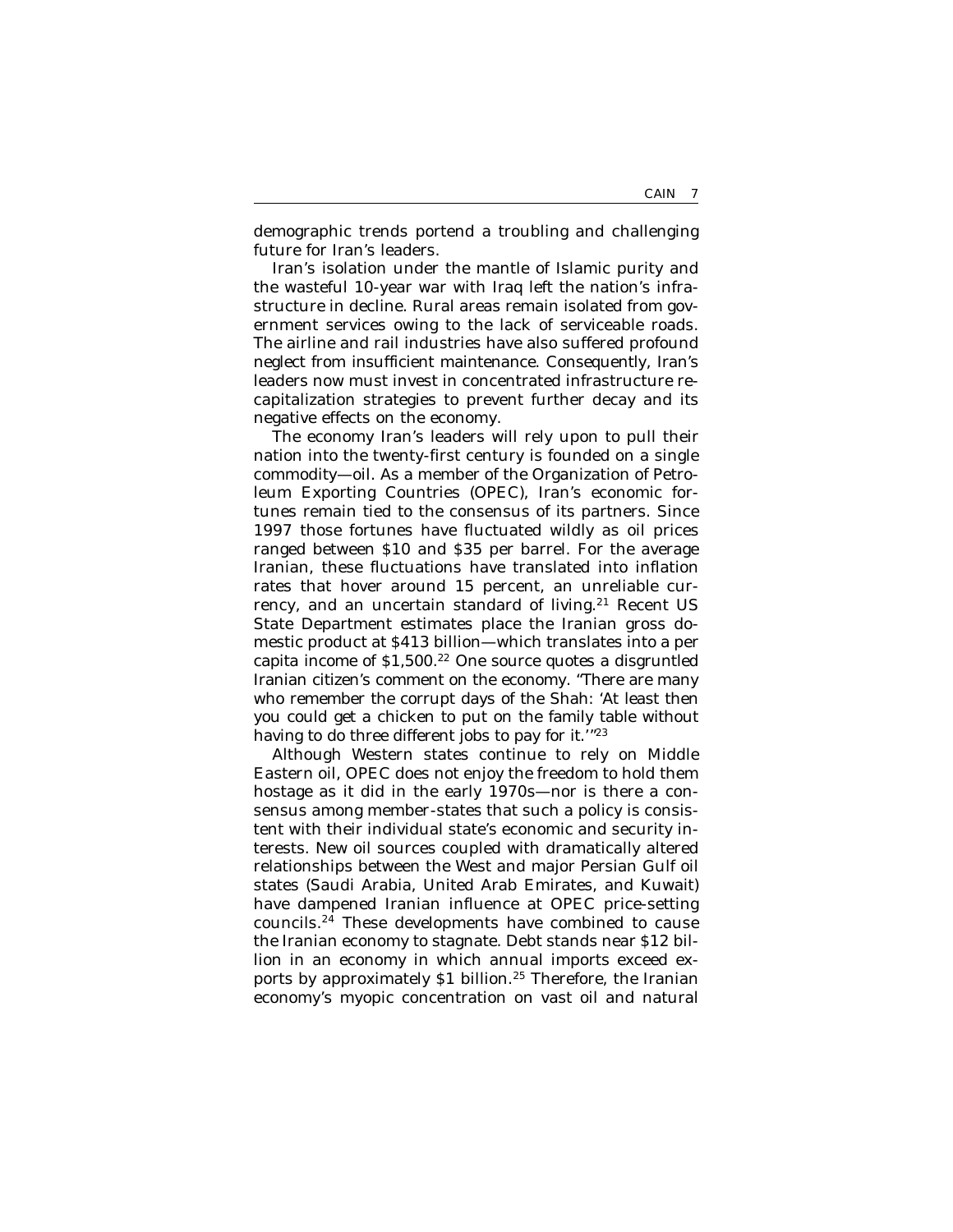gas reserves has placed the country paradoxically in thrall to the demands of the global oil economy by preventing diversification and modernization of other such vital sectors as computing, banking, attracting foreign investment, and communications.

Iran presents a picture of a state with vast human and economic potential—possibly the preeminent leader among the Gulf states. The social and economic challenges outlined above, however, dramatically constrain Iran's leaders. Moreover, the apparent unyielding adherence to the tenets of Shi'i doctrine complicates foreign relations while simultaneously adding a layer of complexity to domestic policy making. The international community, led by the United States, has exacerbated some of Iran's social and economic problems by treating the Islamic republic as a pariah state. For its part, Iran has thumbed its nose at the international community by supporting extremist movements throughout the Muslim world. Perhaps the most serious policy barriers to improved relations between the United States and Iran, however, are Iran's support of terrorism and its pursuit of chemical, biological, and nuclear weapons programs along with associated delivery systems technologies.

### **Iran's Chemical and Biological Weapons Programs**

As outlined earlier, advancing along the path toward détente between the United States and Iran will require significant cultural accommodation from both parties. Since Khatami's election to the presidency in 1997 and again in 2001, the message from Tehran has remained ambiguous hard-line rhetoric often has followed conciliatory overtures. Iran's policies regarding terrorism, WMD, and missile technologies give ample reason for US policy makers to remain cautious. But increasing trends toward globalization coupled with a temporary international consensus centered on fighting terrorism may provide the levers needed to ease tensions between the two countries. While the challenges remain great for US policy makers, the initiative and the paths to improving relations remain clear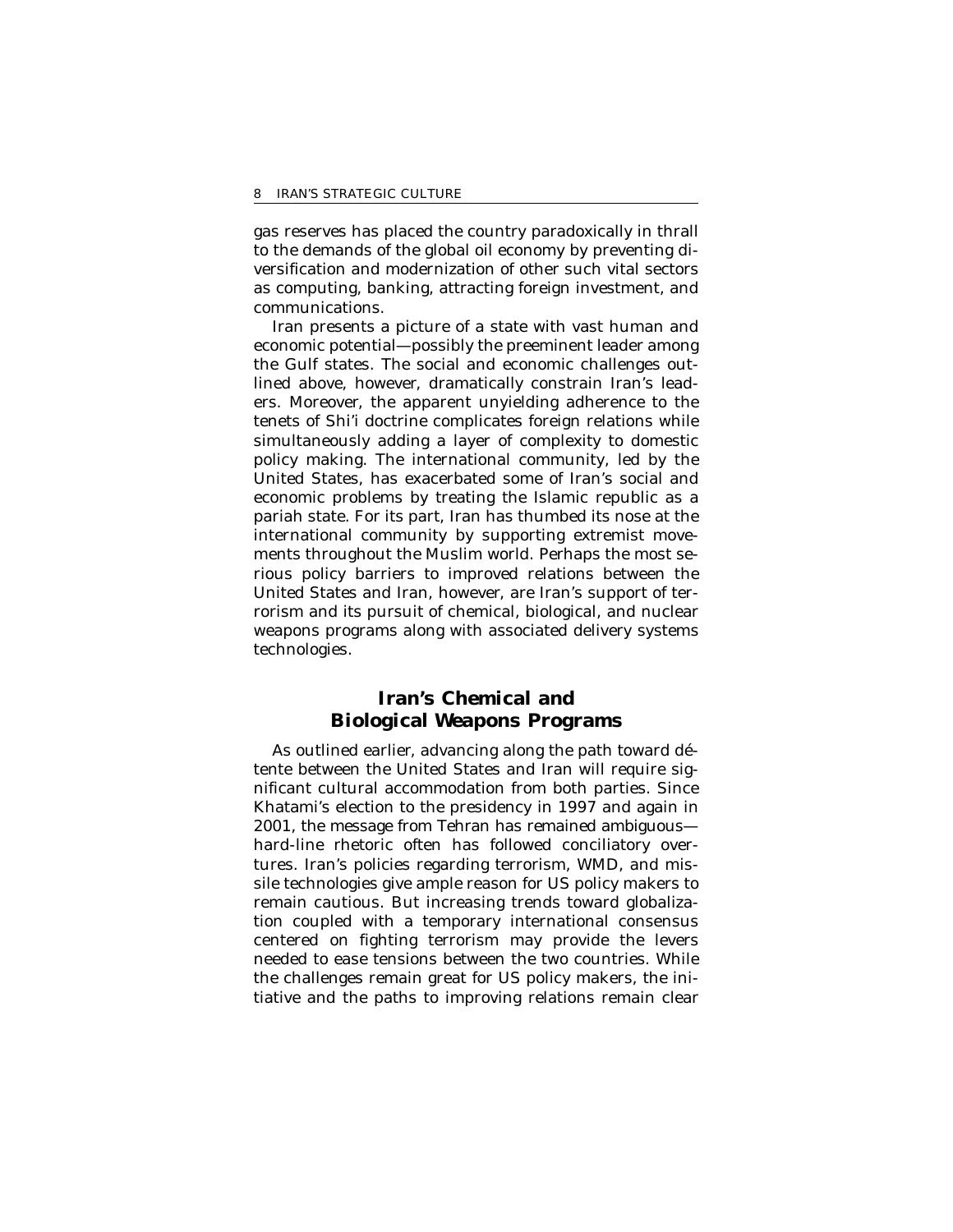for Iran. The mullahs have proven that they can reconcile their religious ideology with the needs of international statecraft—perhaps their egos and quest for personal power present the only barriers to channeling their efforts toward improving relations with the West in the future.

Most observers agree that the Iran-Iraq War was the catalyst for Iran's ambitions to acquire chemical and biological weapons. One analyst notes, "Iran was never a regional leader in the effort to acquire biological and chemical weapons until the Iran-Iraq War. . . . Iran only revitalized its nuclear program and gave its chemical and biological programs high priority after Iraq made extensive use of chemical warfare against Iranian troops."26 More recently, Tehran has intensified its efforts to develop an indigenous capability to produce and weaponize chemical and biological agents. A 2001 Central Intelligence Agency (CIA) report noted that "Tehran was seeking production technology, training, expertise, equipment, and material that could be used as precursor agents—the ingredients for chemical weapons—from Russia and China."27 Thus, the Islamic republic's status with respect to chemical and biological weapons has shifted from one of reluctance or indifference to active and aggressive pursuit of chemical and biological weapons capabilities.<sup>28</sup>

Since the end of the Iran-Iraq War in 1989, the Iranian armed forces have developed capabilities to produce a wide range of chemical agents including blood and blister agents. Additionally, the Iranian arsenal includes a limited ability to produce nerve agents. Beyond this growing chemical stockpile, Iranian scientists pursue research that focuses on developing biological weapons that include mycotoxins, anthrax, hoof-and-mouth disease, and botulinum toxin. Although Iran currently has a limited capability to employ such weapons, analysts fear that ongoing efforts to acquire long-range ballistic missiles could result in the ability to threaten Asia, Europe, and most of Africa.29

Surveillance efforts can give a generally accurate picture of the technical outlines of Iran's chemical and biological weapons program, however, determining how and under what conditions the government would elect to employ its arsenal is less clear. First, in the post-Khomeini era, power relationships within the government remain far from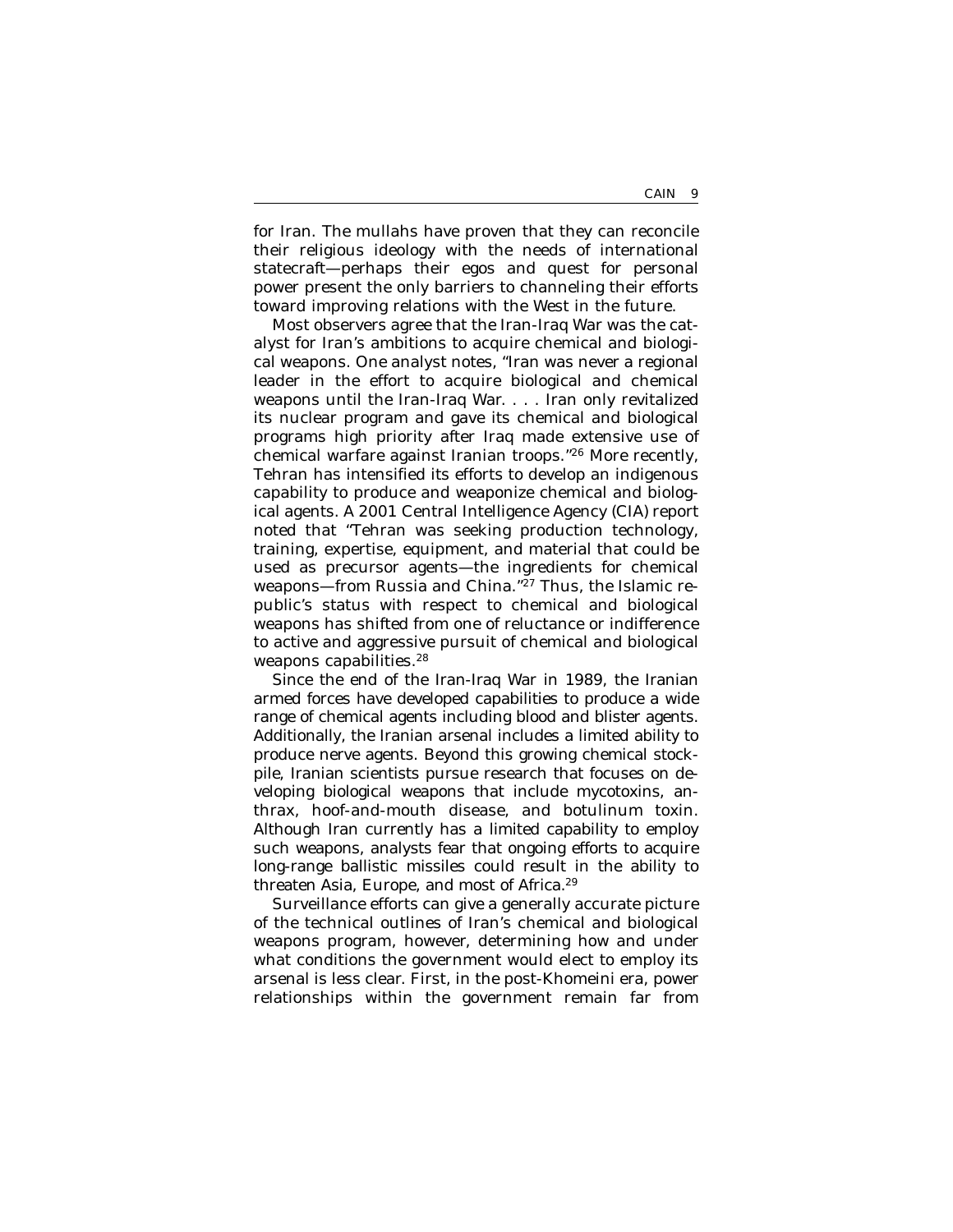transparent. Second, interest groups within Iranian society appear to influence the government's decision-making processes, resulting in often contradictory signals that complicate US policy formulation toward Iran. Finally, it is difficult to distinguish how the Iranian military command functions with respect to chemical and biological weapons employment doctrine.

The tension between religious and political leaders apparently does not extend to relations between the government and military commanders. One report concludes, "The military remains largely depoliticized since the mid-1990s."30 Observers describe the military institutions as more inclined to support conservative policies within the Iranian hierarchy, thus making the military a loyal servant to the Islamic republic's evolving revolutionary ideals. The requirement to balance decisions to use chemical or biological weapons between the government's hard-line clerics, who control the military in a general sense, and the reform-minded moderates has produced a compartmentalized command structure. Conceivably, the government (represented by the *vali al faqih*  and the military high command) could decide to launch a chemical or biological strike without presidential knowledge or approval.

The military's operational composition and tactical abilities, however, create a dangerous mix owing to the general weakness of its conventional forces. Chemical and biological weapons offer obvious force enhancement options that bolster the Islamic republic's brittle conventional weapons infrastructure. As the Iranians discovered in the Iran-Iraq War, chemical and biological weapons are remarkable equalizers when employed against massed ground troops.31 Moreover, chemical and biological arsenals are cheaper to procure and maintain than the high-tech weapons Iran would require in a confrontation with Western powers. The combination of weak conventional forces, hard-line political domination of military decision-making processes, and an uncertain knowledge of Iranian chemical-biological weapons doctrine complicates the problem of assessing the likelihood of chemical-biological use by the Islamic republic.

Iranian doctrine is, perhaps, less opaque than other aspects of the chemical-biological weapons problem. Two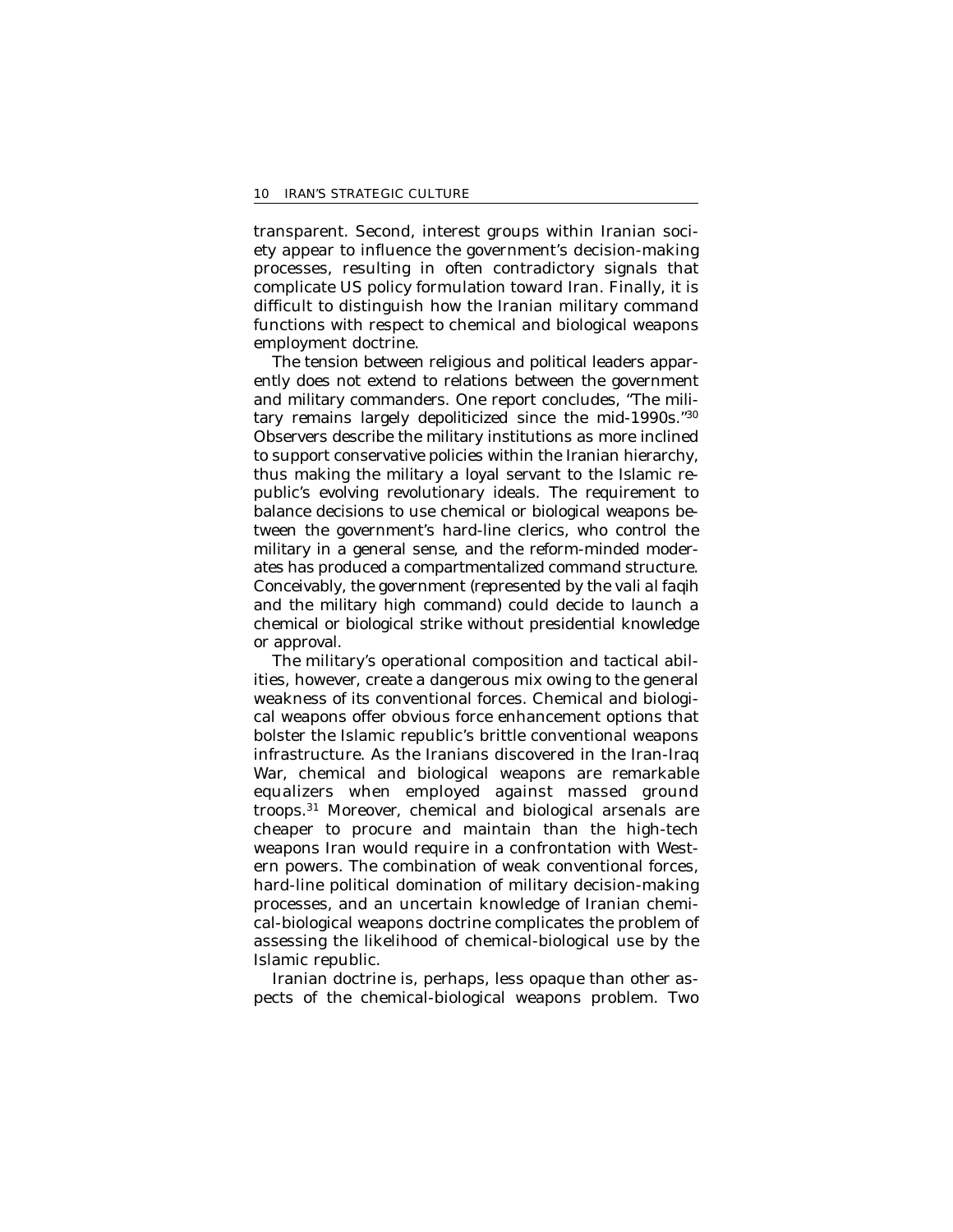likely scenarios suggest conditions in which the Iranian government would resort to chemical-biological attack. One reflects the defensive posture that has characterized most Iranian military operations since the revolution. The second is more intimidating and reflects the possibility of offensive operations designed to energize a global or, at least, a regional Islamist bid for power.

Although Tehran has not abandoned Ayatollah Khomeini's vision of becoming the dominant force in the Muslim world, domestic economic pressures and a generally inferior posture vis-à-vis regional competitors dictate a defensive strategy. The most likely conditions for Iranian chemical or biological weapons use against regional competitors would conform to the pattern established in the Iran-Iraq War. In this role, "Iran views Iraq as the primary threat to its security, and is a key factor . . . in the development of an indigenous WMD and missile capability."32 The Iranians would use chemicals in a tactical role, and probably only in retaliation against a first strike by their adversaries, to reinforce or stabilize conditions for troops in contact with the enemy. This scenario conforms to the general view held by Iranian leaders that chemical and biological weapons are deterrent weapons with devastating combat potential. Viewed this way, chemical and biological weapons arsenals become critical national security policy tools that support the constitutional mandate to "safeguard the complete independence and integrity of the territory."33

Barring state-sponsored threats to Iranian sovereignty, however, the revolutionary doctrine offers a rationale for Iranian *sponsorship and support* of chemical or biological weapons attacks designed to further the Islamic republic's cause. Anthony Cordesman argues, "The possibility that Iran has biological weapons gives it an enhanced capability to deter and intimidate . . . it has incentives to make covert use of biological weapons because they are particularly well-suited to unconventional warfare or 'terrorism.'"34 The plausible deniability the veil of terrorism offers state sponsors affords the Iranians wide latitude in selecting methods and targets for chemical or biological attacks of this nature. Trends toward moderation, the need to obtain economic assistance to bolster the sagging economy, and the fear of overwhelming retaliation are likely to cause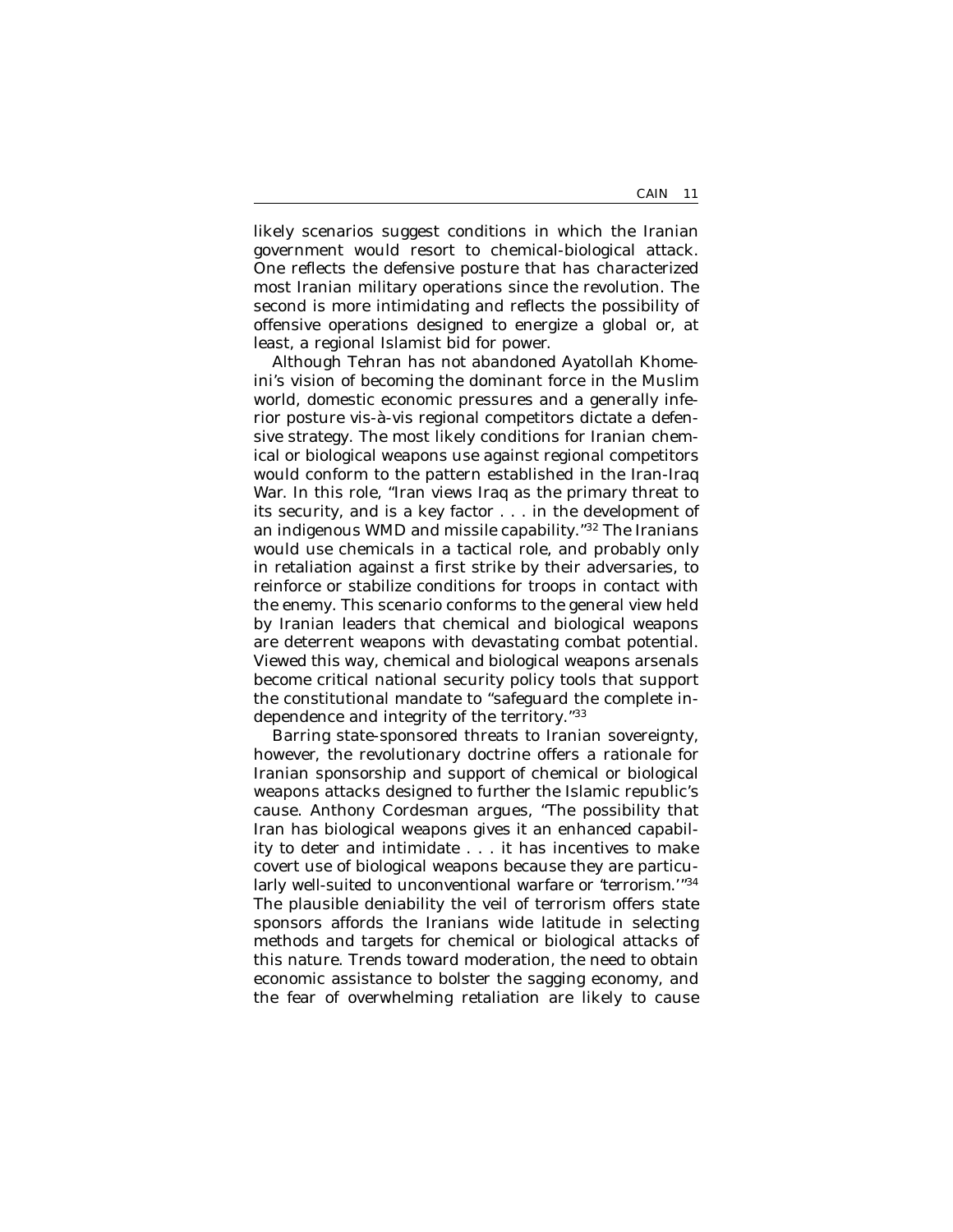Iranian leaders to weigh their actions carefully before choosing this offensive option in the near future. Moreover, the overwhelming support for US actions following the 11 September 2001 terrorist attacks may cause Iran's leaders to shift their emphasis away from chemical and biological weapons because of their potential association with terrorist strategies in favor of enhanced nuclear capabilities.

### **Iran's Nuclear Program**

The specter of a nuclear confrontation in the Middle East has replaced fears of a Cold War nuclear showdown between the United States and the Soviet Union. This view has emerged for several reasons. In the first place, deterrence and positive control mechanisms that characterized the bipolar world are largely absent in the Middle East. Competing interests, weak state structures, a post-colonial legacy of deep-seated mistrust of the West, and dramatic cultural differences heighten concerns over regional nuclear proliferation. Second, some states pursue nuclear acquisition programs with overt intentions of radically altering the regional balance of power. State-sponsored threats against Israel usually reflect this aspect of the Middle Eastern security equation. Finally, Islamist movements that rely upon terrorism to advance politico-social agendas could acquire nuclear or radiological materials to use against regional and Western powers in attempts to eradicate unwanted influences, thereby, setting the stage for regional hegemony.

Iran figures prominently in each of the instances listed above. Most assessments of the Iranian nuclear program characterize the Islamic republic as relatively far from developing a credible nuclear threat.<sup>35</sup> However, the Iranians have, haltingly at times, pursued nuclear research and development since before the 1979 revolution that toppled the shah's regime and gave the reins of government to the ultraconservative Shi'i clerics.36 One analyst notes Iran's importance to regional stability, "Iran is the largest country in the region and has the potential to play the most important role there, for good or ill."37 Tehran's desire to restore Iran to its rightful place within the larger Islamic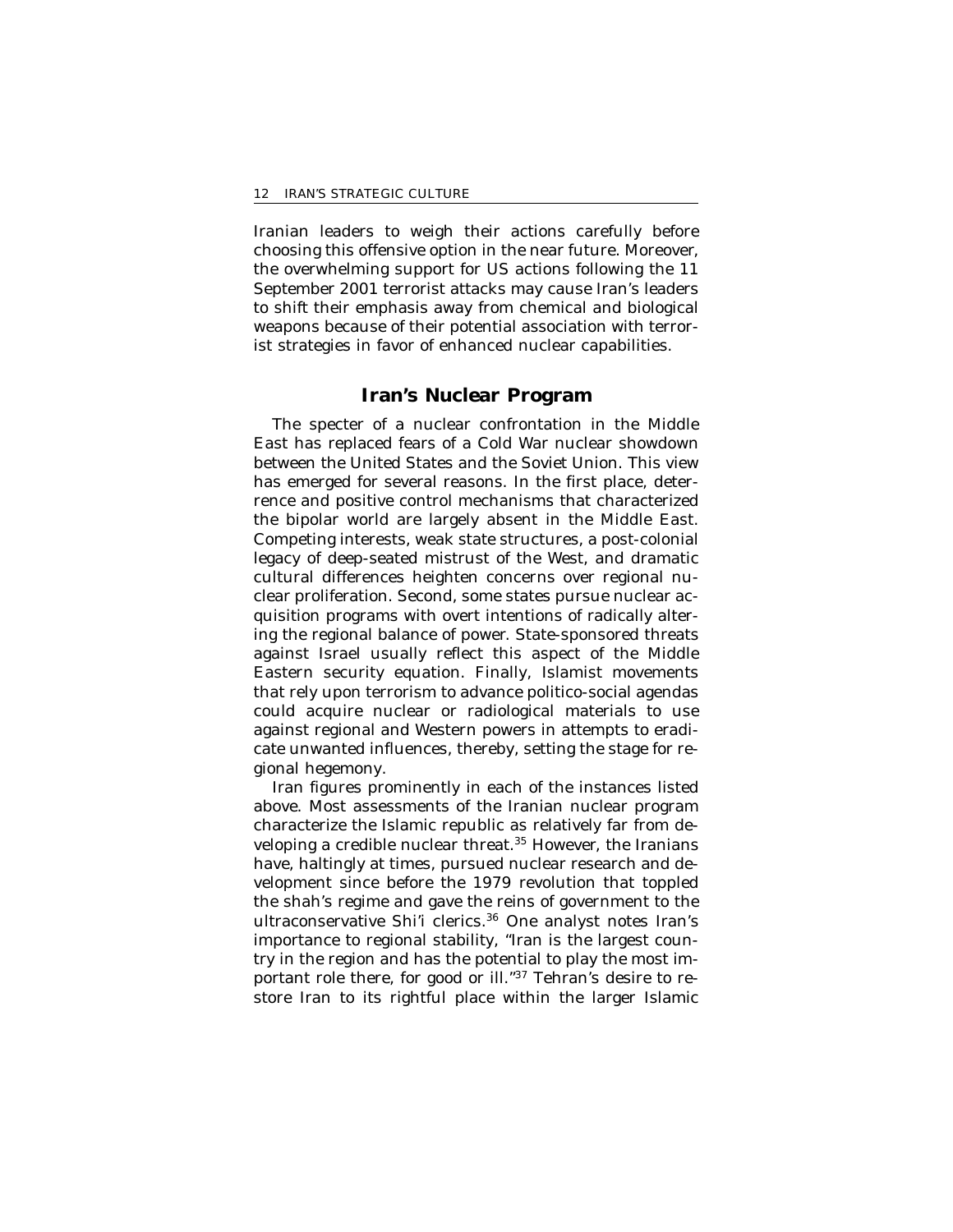community and as a regional power coupled with its robust intermediate-range missile resources makes Iran a potent nuclear "proliferator" that bears careful watching.<sup>38</sup>

The roots of the current Iranian nuclear program reach back to the shah's regime. The United States supported the monarch's ambitions to modernize the country by offering education for Iranian students and by supporting his efforts to use nuclear power plants to electrify the country. With Pahlevi's support, nuclear power and nuclear research became a conspicuous symbol of modernization while they simultaneously bolstered his bid for regional hegemony.

The 1979 revolution curbed nuclear research for several years owing to the ruling Islamic council's characterization of nuclear (and chemical and biological) weapons as incompatible with Islamic law. However, the war with Iraq forced Khomeini and his fellow clerics to alter their assessments of nuclear weapons. As tensions with the Iraqis moved from open war toward uneasy truce after the Iran-Iraq War, Iranian leaders concluded that they could ill afford to allow regional competitors to gain again the upper hand in the nuclear, chemical, or biological weapons arena. Moreover, the ruling council of clerics retained a vision of Iran as the bearer of Islamic purity. Michael Eisenstadt concludes that the clerics "believe that the fate of the Islamic community at large depends on Iran's ability to transform itself into a regional military power that can defend and advance the interests of that community."39

Ayatollah Khomeini authorized nuclear research to commence in 1985 in violation of the Nuclear Non-Proliferation Treaty (NPT) that the shah's government had ratified in 1970. This marked the renewal and acceleration of Iranian clandestine efforts to acquire nuclear weapons in violation of NPT terms.40 In the late 1990s, such events as the arms race between Pakistan and India, which came to a head in May 1998 with the detonation of Pakistani and Indian nuclear devices, compelled Iran's leaders to move to balance several emerging security challenges.<sup>41</sup>

The Iran-Iraq War left a lasting imprint on Iranian foreign policy that provided added impetus to violate the NPT. On one hand, Iraq's aggressive pursuit of nuclear capability coupled with the US-led coalition's apparent difficulty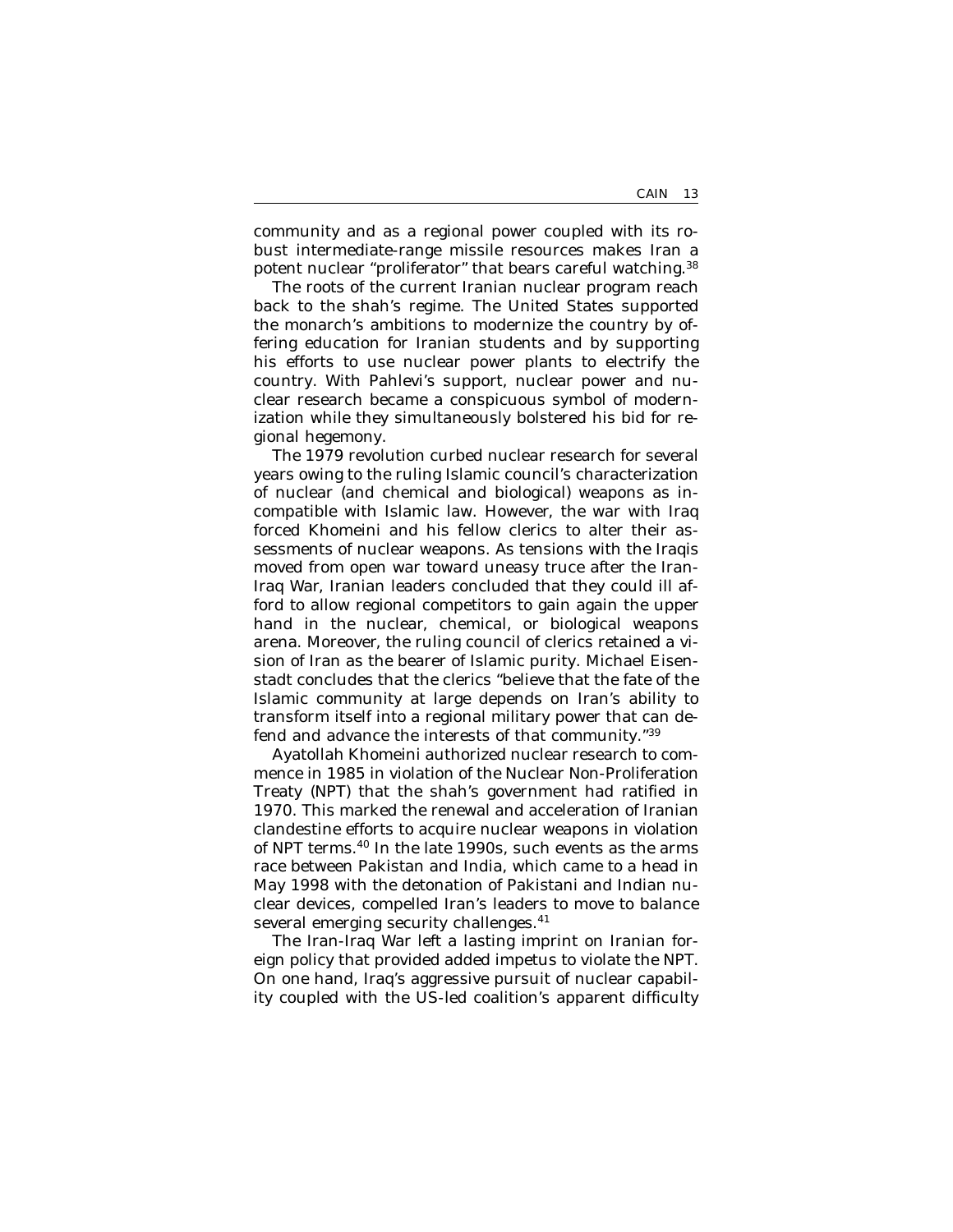in dismantling the Iraqi program during and after Operation Desert Storm left the Iranians with little confidence in international collective security mechanisms. The conspicuous failure of the international community to act against Iraq's overt use of chemical weapons in the war served as a catalyst for the Iranian chemical and biological weapons program.42 The net result of this unfortunate failure on the part of the international community was to convince the Iranians that they could not look to others for support or defense where weapons of mass destruction were concerned. On the other hand, Iranian leaders do not trust the international community to act in accord with their country's interests. In other words, "The lessons of international sanctions imposed on Iran during the Iran-Iraq War suggest that self-reliance must be one of Iran's long-term goals, if only to avoid future humiliations. This objective would entail increased domestic production of arms and support items and decreased dependency on foreign supplies."43 Thus, the foreign policy legacy of the tragic war with Iraq was a strengthening of the Iranian's leaders tendency to view themselves as martyrs in a global conflict between Islam and the rest of the world.

Although the nuclear program's details are difficult to discern, Iranian scientists apparently conduct research and weapons development at eight known facilities scattered throughout the country. Agreements signed with Russian officials in 1992 to provide two 440 megawatt reactors in 1992 form the foundation for current weapons research programs.<sup>44</sup> Other countries, such as China, North Korea, France, Germany, and Great Britain, have contributed specific and dual-use technologies to the burgeoning Iranian nuclear capability.45 For such countries as China and North Korea, trade with Iran bolsters domestic arms industries and provides much-needed oil while simultaneously equipping an emerging counter to Western influence in the Middle East. Western countries acquire tangible foreign trade benefits coupled with increased access to Iranian oil and natural gas resources by dealing in the shadowy world of nuclear and dual-use technology trade. Between 1995 and 1997, the value of total arms deliveries of all types to Iran exceeded \$1.5 billion with China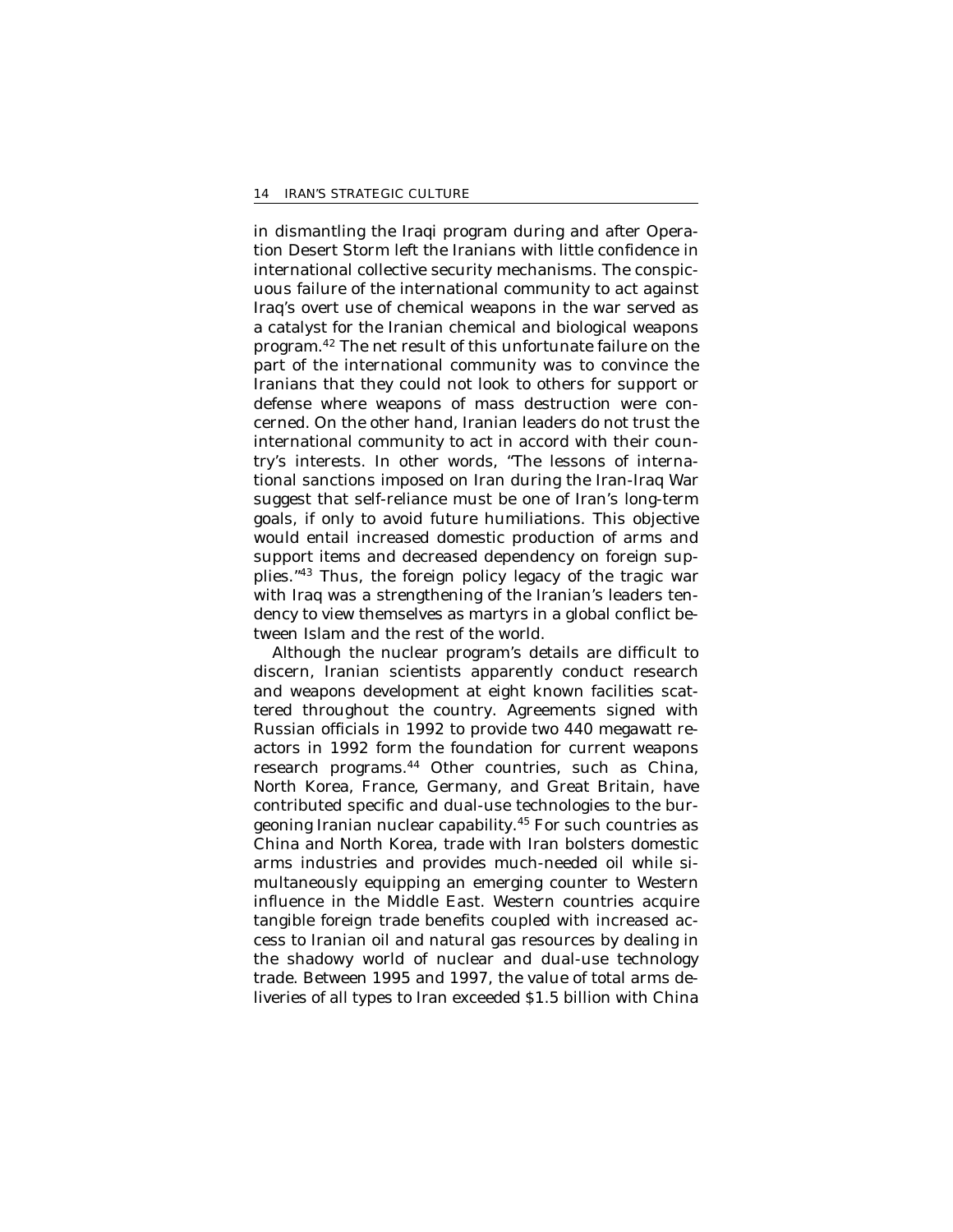and Russia leading all other nations at \$725 million and \$480 million respectively.<sup>46</sup>

Ballistic missile technologies represent another important facet of the nascent Iranian nuclear weapons program. The inaccurate Scud B presently forms the backbone of Iran's ballistic missile force. But Iran has made incremental improvements in the Scud's accuracy and range while simultaneously moving to equip its forces with the Shahab 3, an indigenous variant of the North Korean Nodong (1,500 km) intermediate-range ballistic missile. The relationship with North Korea appears strong, thus, giving rise to fears that Iran could eventually acquire the 3,000 km Taepo-Dong missile that could be modified to accommodate multistage boosters. Should this occur, the Iranians would be able to threaten most of Western Europe with nuclear, biological, or chemical warheads.<sup>47</sup>

Although the above facts certainly provide ample reason for US officials to express concern about the Iranian nuclear program, there also are reasons to be somewhat optimistic about US-Iranian relations in the near term. In the first place, the list of nuclear-capable suppliers who could rapidly accelerate Iran's progress toward developing a nuclear bomb is relatively short. Such states as China and Russia would seriously jeopardize their relationship with the United States and its allies if they provided fissile material to the Islamic republic. International monitors have recently thwarted illicit attempts to supply Iran with such materials.<sup>48</sup>

The Iraqi attempt to develop a Hiroshima-type atomic device could provide a reasonable yardstick against which to measure the likely timelines that would characterize the Iranian program. Beginning in the early 1970s, Saddam Hussein sponsored an all-out effort to produce a bomb that effort has proved unsuccessful to date. Despite relatively loose controls on technology imports and dual-use policies, the Iraqi effort was still 8 to 12 months short of fielding its first atomic weapon when the Gulf War began in January 1991. The research and development effort behind Iraq's program occurred with relatively few fiscal restrictions on procurement—a situation that does not prevail in present-day Iran. Moreover, during the Iran-Iraq War, the West (particularly the United States) viewed Iraq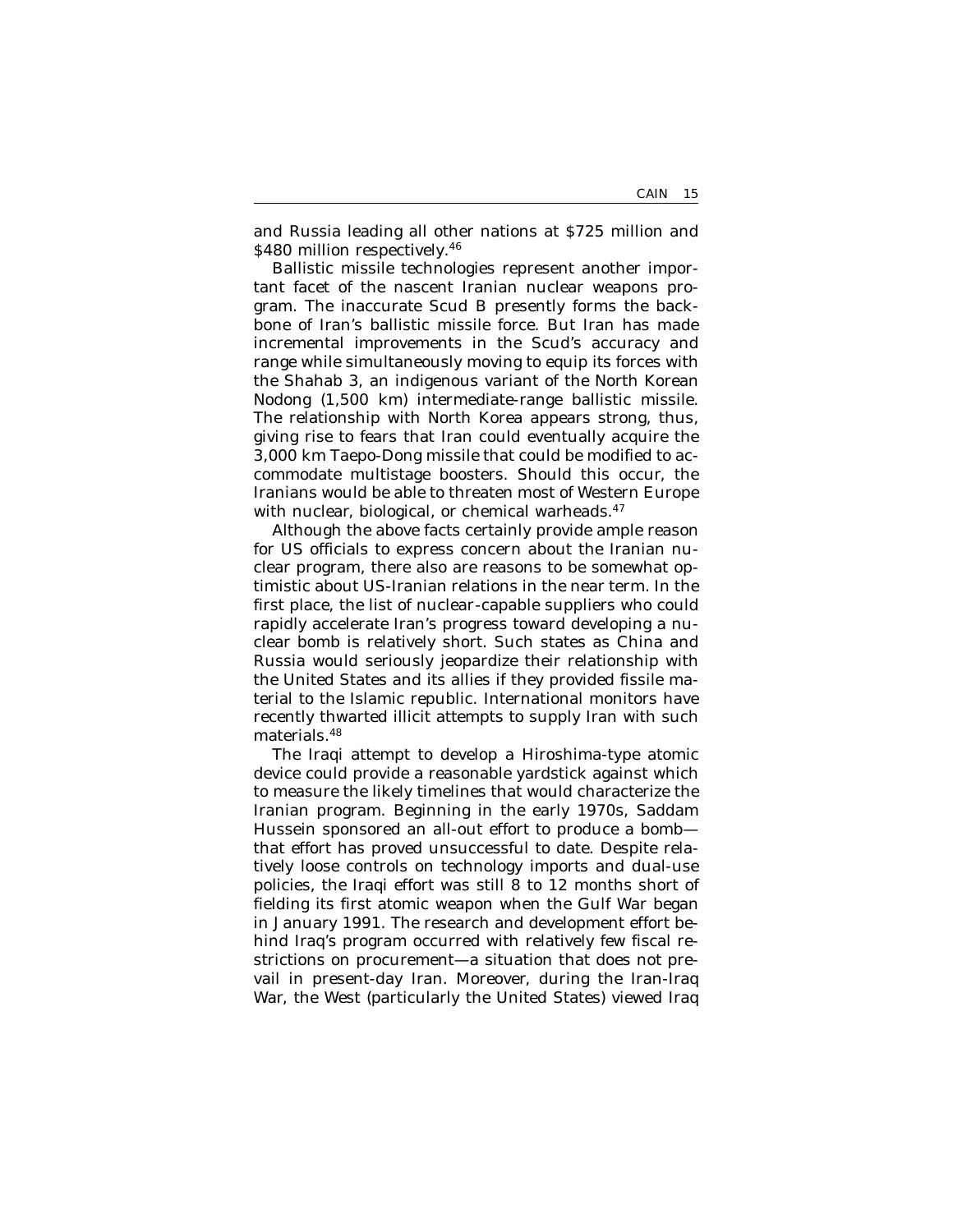as an acceptable proxy in its efforts to contain the tide of Islamic fundamentalism that appeared to originate in the Ayatollah Khomeini's Islamic republic. This proxy status eased many import restrictions, and Hussein's nuclear scientists clearly turned it to their advantage.<sup>49</sup> Iran does not enjoy such sponsorship for its research efforts.

A final reason for optimism regarding Iran's nuclear weapons research program lies within the Islamic republic's borders. The Iran of the twenty-first century is not the Iran of 1979—or of 1989 for that matter. The wave of fundamentalism that swept the mullahs into power has somewhat subsided leaving Iranians yearning for better social and economic conditions. The landslide election of Khatami and his reelection indicate the degree to which the mullahs must pay attention to popular desires for reform. Khatami has made hesitant public overtures to the West in general and to the United States in particular. He treads a fine line, however, between loyalty to revolutionary principles and the mandate to ease Iran toward a more moderate form of Islamic republicanism. He addressed this issue before the Assembly of Experts on 4 February 1998 saying, "I have chosen elimination of tension as the core of our foreign policy. . . . Elimination of tension, however, does not mean giving up our principles . . . and forsaking our integrity and independence in return for such things as, for example, rapprochement with the United States."50 Consequently, the United States should remain cautious regarding Iran's nuclear weapons research programs. While Iran's leaders will probably continue to pursue nuclear weapons and long-range missile programs to complement their robust chemical and biological programs, competing factions within the Islamic republic will likely delay progress toward developing a fully functioning nuclear device for several years.

### **Implications for US Policy**

The hypothesis that describes the Iranian strategic culture as more akin to a rational state actor rather than as an irrational and unpredictable religiously fanatic state appears valid. This statement does not imply that a peculiar brand of Islamic fundamentalism has no bearing on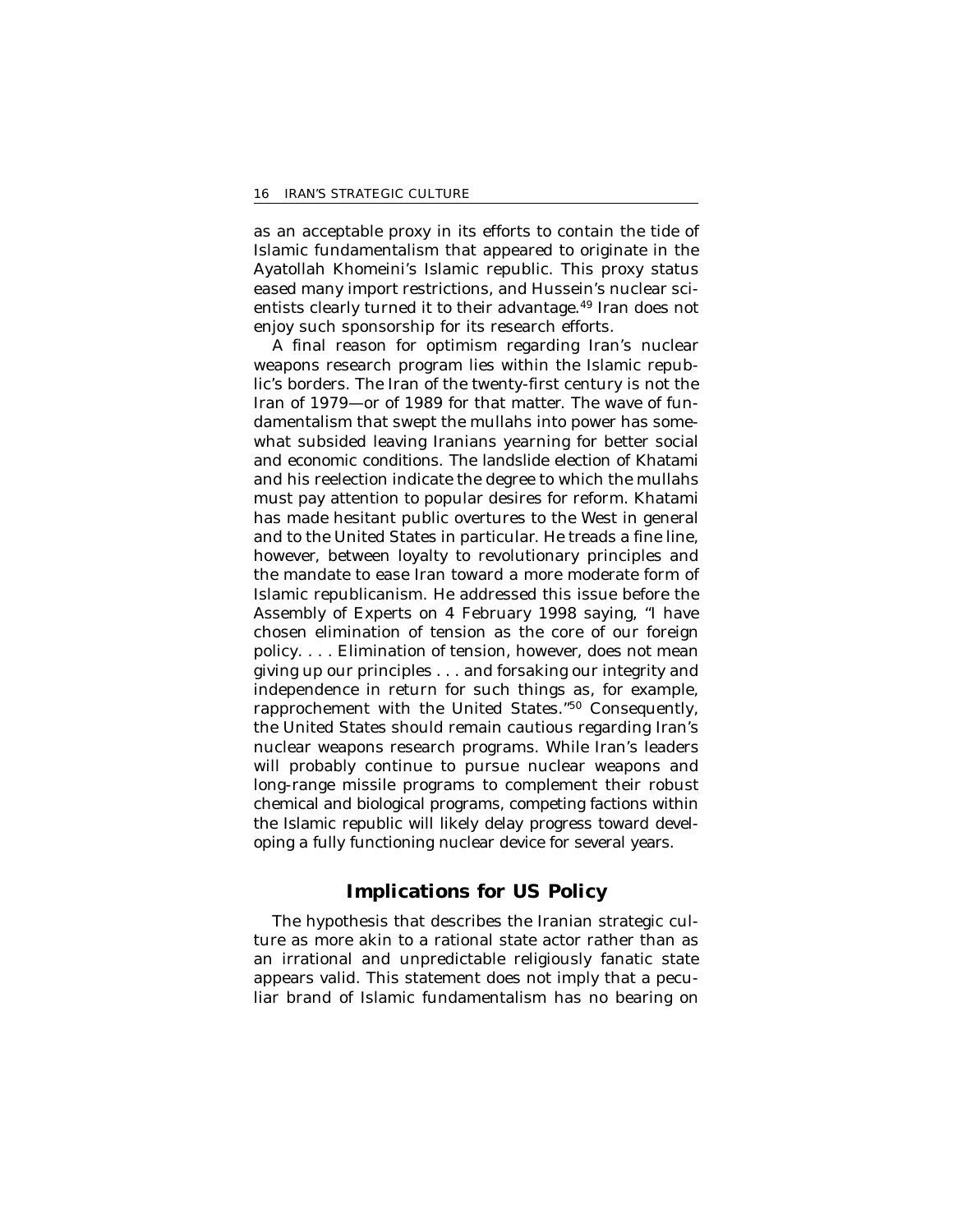Iranian governmental decisions regarding the utility of WMD. On the contrary, the power wielded by the clerics and Ayatollah Khamenei, in the proper religious context, could make a decision to launch chemical, biological, nuclear, or radiological attacks more likely. As discussed above, however, the Iranians appear to prefer to act covertly through surrogates to advance their Islamist agenda abroad while simultaneously preserving the territorial integrity of the Iranian state by adopting a strategic defensive posture.<sup>51</sup>

Economic conditions within Iran appear to be the primary vehicle for encouraging or constraining moderate influences within the government. The economy's overwhelming dependence on oil production for growth gives state competitors a significant lever to shape dialogue with the Islamic republic. Iran's leaders are aware of this fundamental weakness and tend to resent the Gulf states and their trading partners when they enact policies that constrain the Iranian economy. Once again, the clerics tend to view their state's economic weakness as an assault by the West against the revolutionary Islamic utopia. Therefore, the United States and its allies should use economic sanctions carefully with an understanding of the paranoia that haunts the powerful clergy—at any time, the imams could invoke *jihad* using covert WMD attacks against competitors to alleviate economic strains brought on by perceived Western intervention in the Iranian economy.

Iran's deteriorating conventional military capabilities tend to encourage WMD proliferation. The expense of creating indigenous conventional weapons industries within the context of a faltering economy has forced Iran to look to China, the former Soviet states, North Korea, and other proliferators to recapitalize its conventional force. Tactical and operational effectiveness, coupled with the relative ease of producing chemical and biological agents, has encouraged the Iranians to procure large stocks of unconventional weapons along with advanced missile technology for delivering them against strategic targets.<sup>52</sup> As for nuclear and radiological weapons, the respect India and Pakistan gained after demonstrating their nuclear capabilities is unlikely to have escaped notice in Tehran. Although Iran's normal military posture focuses on defense and de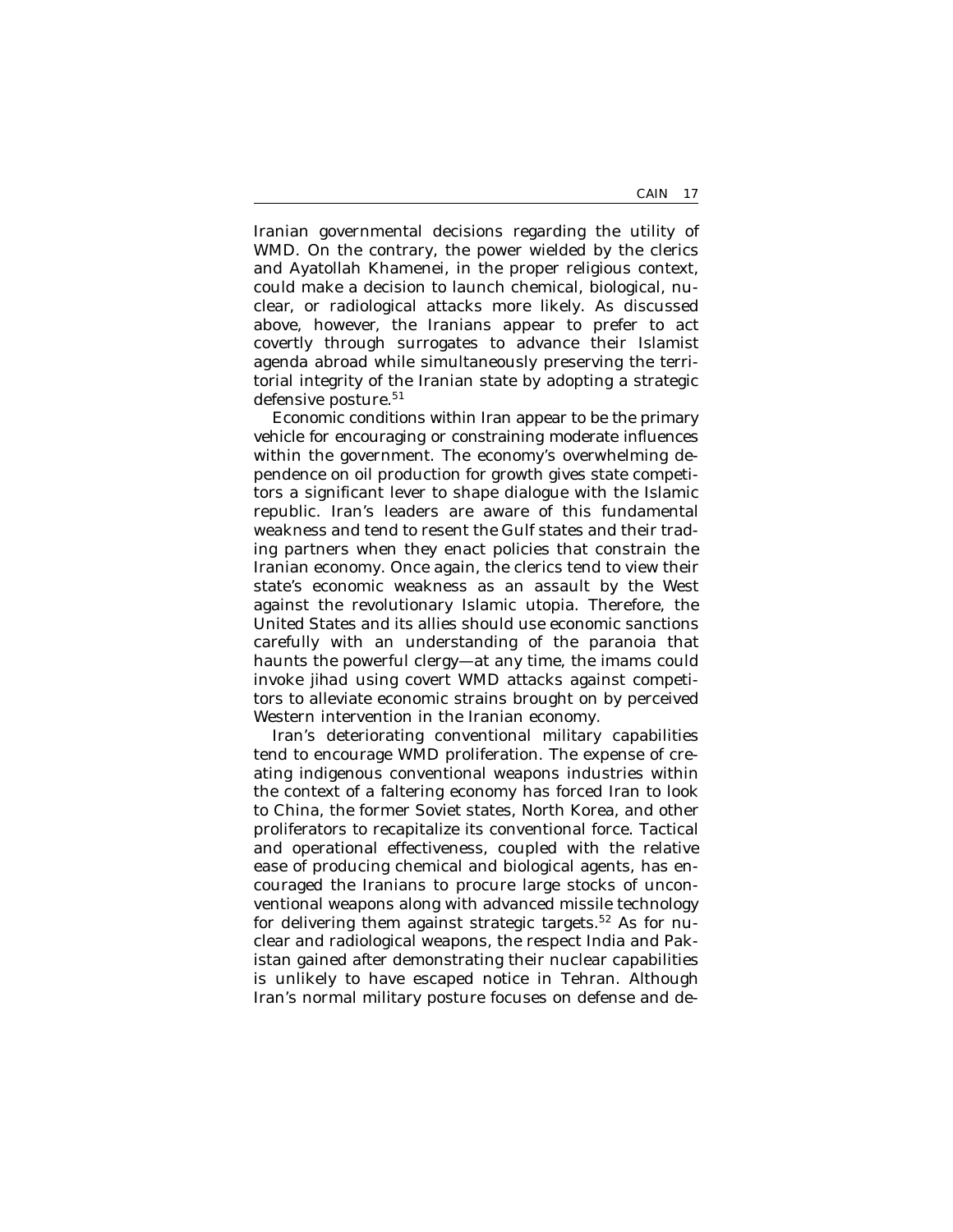terrence, analysts do not discount the possibility that the Iranians would resort to WMD attacks should they perceive their deterrent posture as weakening.

US policy makers should concentrate intelligencegathering efforts on emerging democratic movements within the Islamic republic. According to several reports, "There are growing signs that Iran may evolve a more tolerant approach to defining the Islamic state, one that emphasizes the humanitarian and moral strength of Islam, rather than the effort to force other nations into accepting its concept of repressive and outdated theological rules and social customs."53 Ill-considered diplomatic initiatives based upon general perceptions of Iran as an "irrational and unpredictable" actor could reinforce conservative power at the expense of emerging moderate trends. This type of mistake could encourage Iran's predilection toward WMD proliferation while simultaneously making their use more likely.

While there are compelling reasons for US policy makers to look toward Iran with optimism, several realizations must take hold before relations between the two countries can thaw. In the first place, Iran will continue to pursue its revolutionary agenda to its logical conclusion. This pursuit will likely mean a continuation of the theocratic governmental model with its inherent conservatism and resistance to accommodation with the larger international community. This trend works at cross-purposes to traditional US preferences for rapid, decisive action in international affairs, but American policy makers must learn to distinguish between Iranian intransigence and the struggle within the governing community to reconcile religious principles with the demands of international and domestic affairs. For the present, US policy offers an olive branch to Tehran—but at arm's length.<sup>54</sup>

While the above mentioned trend may require more accommodation and patience from US policy makers than it does from Iranian leaders, Iran's leaders must decisively abandon their historic support of radical Islamist and terrorist groups that threaten governments in the Middle East and elsewhere. The events of 11 September 2001 have greatly stiffened US resolve to combat terrorism, especially state-sponsored terrorism. The State Department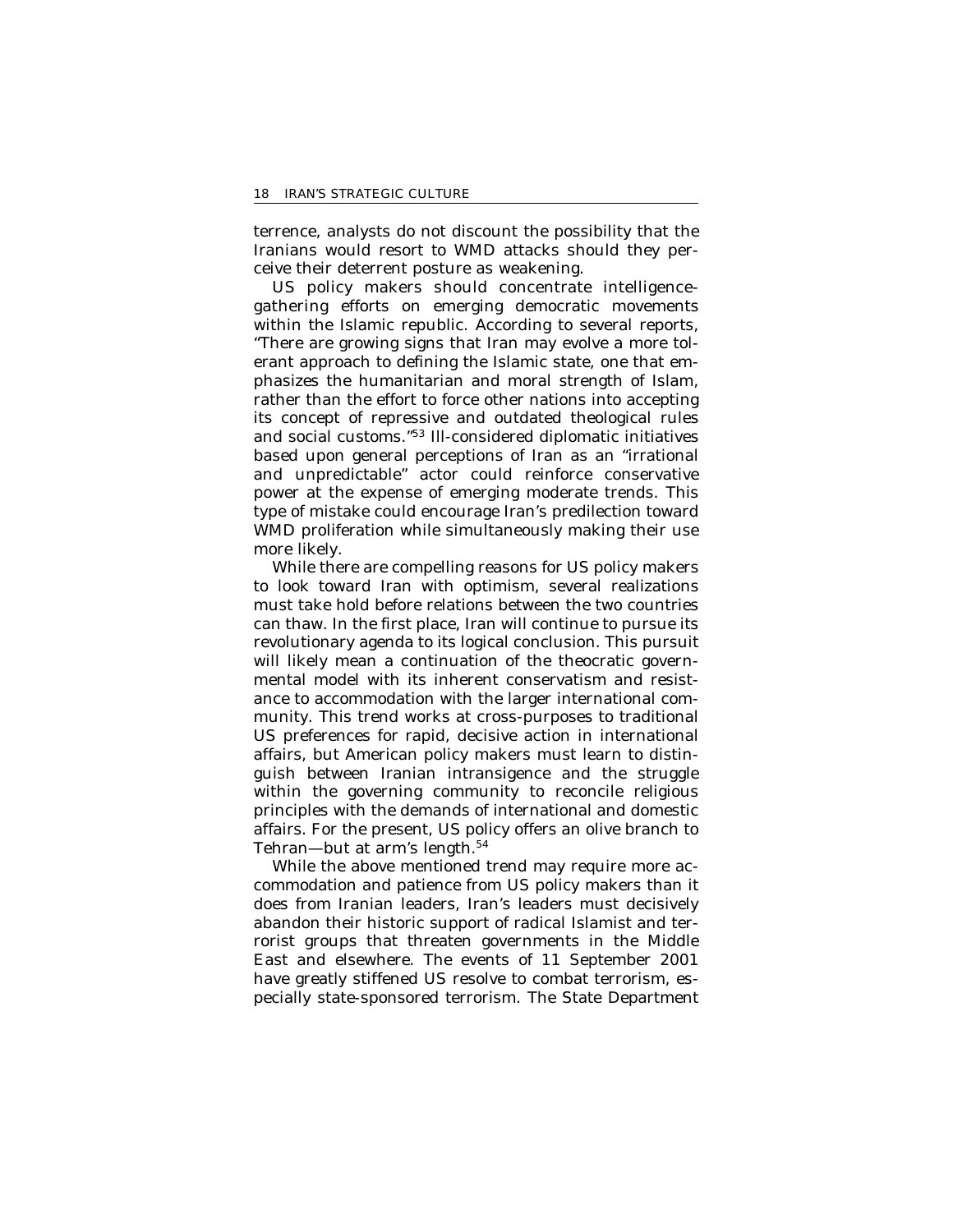reported in April 2001, "Iran remained the most active state sponsor of terrorism in 2000. It provided increasing support to numerous terrorist groups, including the Lebanese Hizballah, Hamas, and the Palestinian Islamic *Jihad* (PIJ) which seek to undermine the Middle East peace negotiations through the use of terrorism."55 Since 11 September, Iranian leaders have condemned the al-Qaedasponsored attacks against the United States, but they also leveled muted criticism at the US actions against the Taliban regime in Afghanistan. President Khatami's policy of "eliminating tension without neglecting principles of the Revolution" must change substantially to reflect the new strategic circumstances of the ongoing war against terrorism if Iran is to realize détente with the United States.<sup>56</sup>

US policy makers can encourage Iranian actions with regard to changing policies about terrorism by acknowledging the Islamic republic's legitimate aspirations to regional leadership. Iran has the economic potential, geographic position, and a sense of cultural destiny to garner respect as a constructive regional power; however, such a position comes with responsibilities. Iranian leaders must acknowledge that their efforts to acquire weapons of mass destruction and long-range missile technologies work at cross-purposes to their visions of regional leadership. International trends point to arms limitations as a preferred stabilizing mechanism that paves the way for economic and cultural development. Tehran's efforts to acquire advanced weaponry while its economy declines and its people labor under high inflation rates makes little sense—especially in the context of a global economy that is projected to amplify differences between developed and undeveloped nations.

Finally, Iran must adopt domestic policies that lead to social reform. With nearly 440,000 students enrolled in higher education, Iranian society is destined to undergo dramatic change. While the managers of the revolution in the post-Khomeini era are to be commended for promoting such high levels of education, they also must realize that education will cause their revolution to evolve in unforeseen ways. Rather than suppressing the exchange of ideas through surveillance, control of the media, secret police, and thinly veiled state-sponsored assassinations, Iran's leaders should recognize the consensus that exists among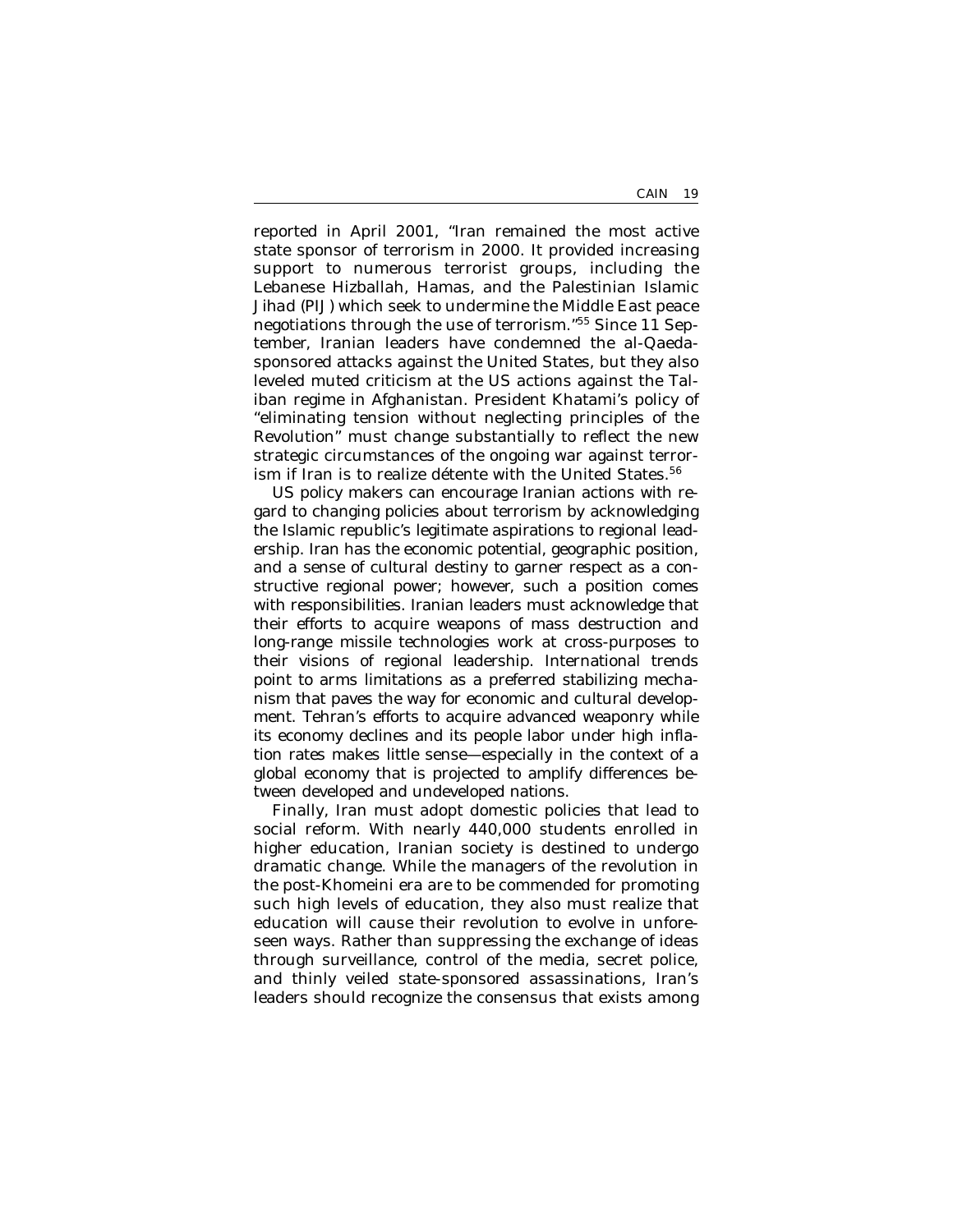their constituents for the theocratic form of government. As that government reconciles itself with the international system, the citizens can become a potent engine for social development, economic growth, and cultural advancement. This, after all, is the vision that President Khatami outlined for Iranian civilization.<sup>57</sup>

Despite Khatami's apparently contradictory call for easing tensions within a context of revolutionary independence, Iran's leaders must take positive action to ease the suffering of their people. Gary Sick notes, "The demonstrations in Iran are not about clerical rule or a return to the monarchy or even about democracy and human rights. They are about quality of life, drinking water, inflation, housing, and jobs. The demonstrations are serious—not because they threaten to overturn the government, but because they force the government to confront its failure to keep promises and to deal with fundamental economic issues."58 The emerging schism in Iranian domestic politics gives some observers reason to believe that a dialogue could evolve that would ultimately reverse Iran's pursuit of nuclear weapons. The Clinton administration's policy of treating Iran and Iraq as essentially twin sides of the same rogue-state coin under the rubric of dual containment has failed to make Iranian WMD programs more transparent. On the contrary, US officials know disturbingly little about the scope and progress of chemical, biological, and nuclear weapons research in the largest state in the Persian Gulf region.

Even before Khatami's rise to the presidency, analysts in the United States called for easing of the rhetoric and the tensions between Iran and the world's remaining superpower. Kenneth Timmerman wrote as early as 1996, "Containment is no longer enough. Iran has been too successful in procuring nuclear weapons technologies, in spite of our entreaties to our allies. When we have been successful and have blocked a problematic sale, Iran has simply gone shopping in Russia, China, and India."59 Some observers point to the fact that Iran boasts the only democratically elected government in the Persian Gulf region and that the Islamic republic enjoys broad support among its constituents. Those who adhere to this view suggest that using an approach similar to the one used to alter the di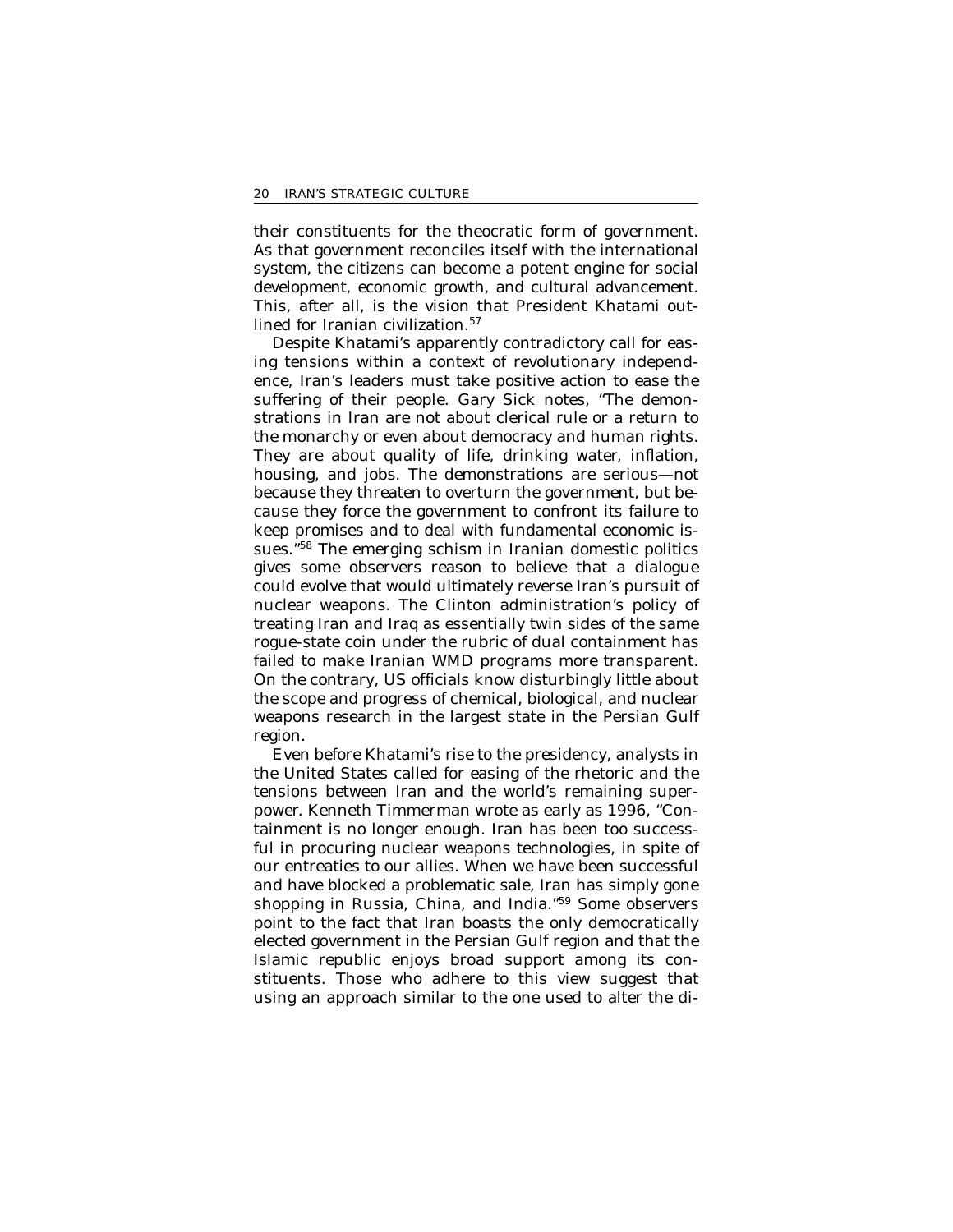rection of North Korea's nuclear program may provide a foundation for better US-Iranian relations while reducing the nuclear threat.<sup>60</sup> Using this model, US leaders would no longer characterize Iran as a rogue state, but would recognize the legitimate right of the Iranian people to adopt a theocracy as their chosen form of government. $61$ 

There are, however, several obstacles to the conciliatory approach. Iranian clerics and the Revolutionary Guards who control the WMD and missile programs will probably be reluctant to forgo the research and development progress achieved to date. In addition, the fiercely independent Iranian leaders will most likely refuse to submit to the invasive inspections that would be necessary to verify compliance with international demands to rollback nuclear research. Ideologically, the clerics continue to express support for radical Islamist movements throughout the Middle East. Western fear that Hizbollah or Hamas operatives could employ an Iranian nuclear or radiological device remain a powerful bargaining chip in the Iranian arsenal. The obvious advantage of such a tactic lies in the covert advancement of Iranian policies toward Israel or in the Persian Gulf. The events of 11 September also complicate matters as long as the United States identifies Iran as a state that sponsors global terrorism.<sup>62</sup> Finally, US leaders must recognize the fundamental utility that Iran gains from possessing WMD—strategic advantage vis-à-vis its principal regional rival, Iraq. As long as Saddam Hussein, or leaders with his proclivities, rule in Iraq, Iran will pursue a security policy that includes aggressive pursuit of nuclear, chemical, and biological weapons and their associated delivery systems.

By all accounts, the Iranian nuclear program is several years from producing its first practical weapon. The aggressive research programs that center on chemical, biological, and missile development more than compensate for the Islamic republic's nascent capability in the nuclear arena. Iran's central place, however, in the Persian Gulf and within the larger Islamic world will continue to draw US attention and efforts to ease the Islamic republic away from proliferation. While trust between the two governments remains low, US policy makers will have a difficult time gaining enough credible information with which to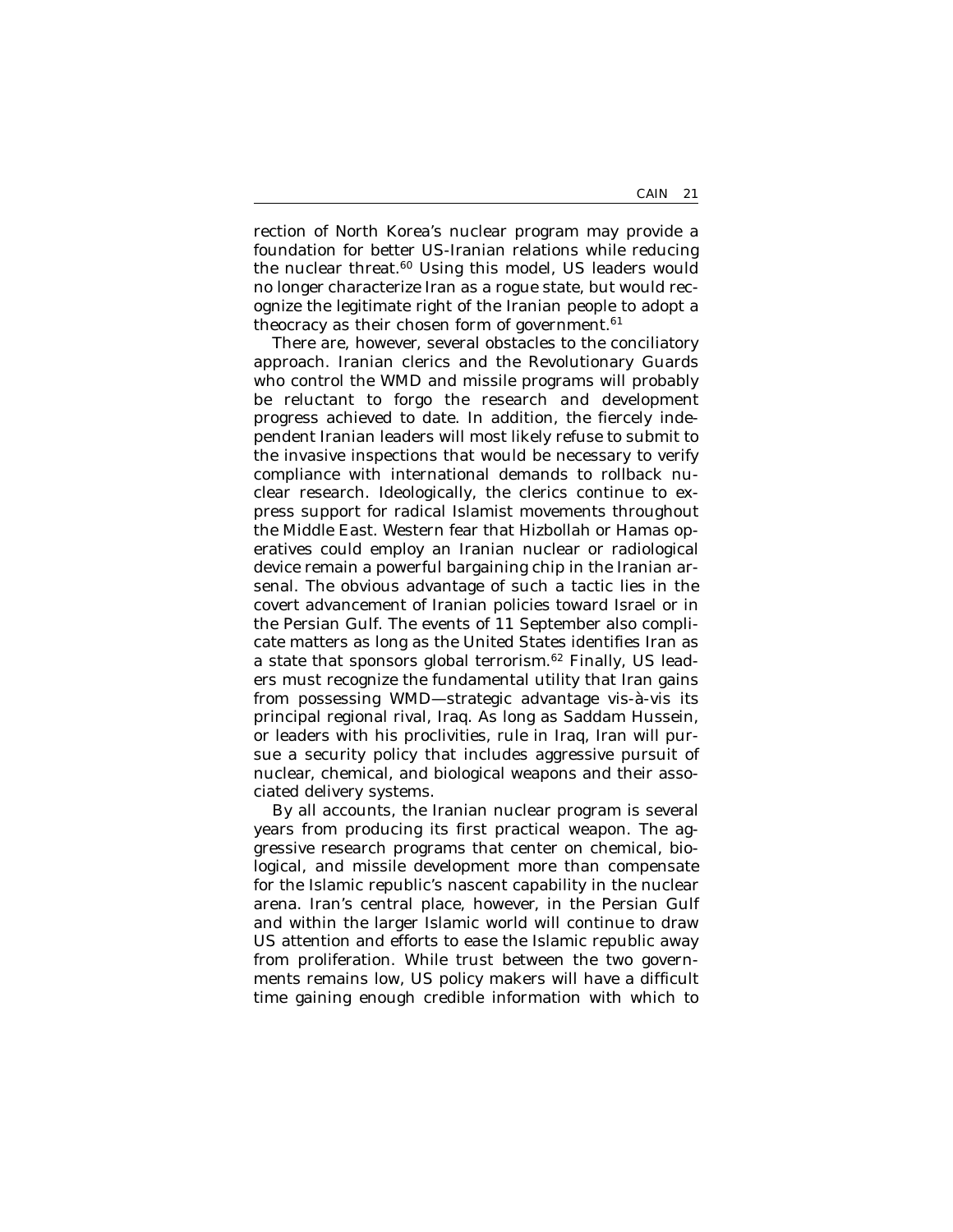formulate effective strategies to mitigate the Iranian proliferation threat. The longer this process takes, the more difficult it will be to discover common interests upon which to thaw the cold war that has characterized US-Iranian relations since 1979. This should motivate US negotiators to move quickly and carefully to maintain an acceptable level of instability amid the tensions of Middle Eastern politics.

#### **Notes**

1. Michael Eisenstadt, *Chemical and Biological Weapons and Deterrence: Iran* (Alexandria, Va.: Chemical and Biological Arms Control Institute, 1998), 17.

2. Rouhallah K. Ramazani, "Reflections on Iran's Foreign Policy: Defining the 'National Interests,'" in I*ran at the Crossroads,* eds. John L. Esposito and Rouhallah K. Ramazani (New York: Palgrave, 2001).

3. A recent Central Intelligence Agency (CIA) report contained the observation that "Iran remains one of the most active countries seeking to acquire weapons of mass destruction and advanced conventional weapons technology from abroad. In doing so, Tehran is attempting to develop a domestic capability to produce various types of weapons—chemical, biological, and nuclear—and their delivery systems." See *Unclassified Report to Congress on the Acquisition of Technology Related to Weapons of Mass Destruction and Advanced Conventional Munitions* (CIA, 2001), n.p., on-line, Internet, 1 October 2001, available from http://www. cia.gov/cia/publications/bian/bian\_sep\_2001.htm#1.

4. Seyyed Hossein Nasr, Hamid Dabashi, and Seyyed Vali Reza Nasr, eds. *Expectation of the Millennium: Shi'ism in History* (Albany, N.Y.: State University Press of New York, 1984), 2–6; I. P. Petrushevsky, *Islam in Iran,*  trans. Hubert Evans (Albany, N.Y.: State University Press of New York, 1985).

5. Mehran Tamadonfar observes, "Muslims agree that the establishment of an Islamic state requires the implementation of Islamic principles and laws. In Iran, Ayatollah Khomeini and his supporters developed doctrinal justifications for uncontested clerical rule to ensure political order and social conformity." Mehran Tamadonfar, "Islam, Law, and Political Control in Contemporary Iran," *Journal for the Scientific Study of Religion*  40, no. 2 (2001).

6. John Esposito writes: "Iran's export of revolution served as a catalyst in the emergence of Hizballah and Islamic *Jihad* in Lebanon; support for radical organizations and movements across the Muslim world resulted in kidnappings and hostage taking and contributed to uprisings and protest demonstrations in Saudi Arabia and the Gulf. . . . Iran, in fact, proved more effective as a symbol and exemplar of revolution than an effective model." John L. Esposito, "Introduction: From Khomeini to Khatami," in *Iran at the Crossroads,* 1.

7. Graham Fuller distinguishes between Islam (the religion) and Islamism (the radical philosophy that turns the tenets of Islam to political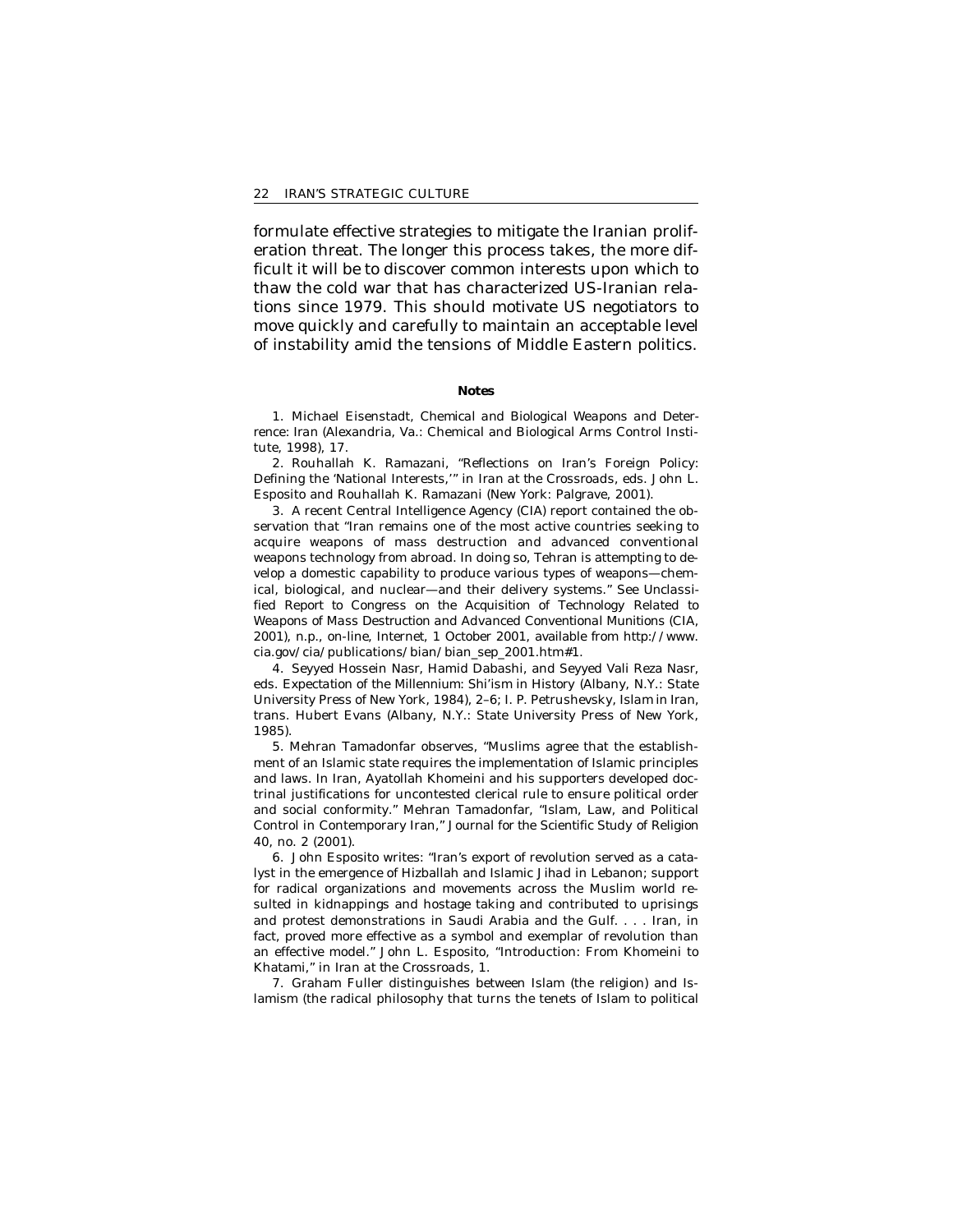purposes). Graham E. Fuller, "Islamic Fundamentalism," in *Conflict after the Cold War: Arguments on Causes of War and Peace,* ed. Richard K. Betts (New York: Macmillan, 1994).

8. Cyrus Vakili-Zad notes that "the ideology of the revolution, and those who carried the heavy burden of often bloody confrontations with government troops, were, in general, religiously oriented and linked to traditional values from the rural past . . . the blueprint for future society was an Islamic Republic modeled on the one created by the Prophet Muhammad more that 1,400 years earlier." Cyrus Vakili-Zad, "Continuity and Change: The Structure of Power in Iran," in *Modern Capitalism and Islamic Ideology in Iran,* eds. Cyrus Bina and Hamid Zangeneh (New York: St. Martin's Press, 1992), 29.

9. Some principles of *jihad* will illustrate how compelling the doctrine is for motivating Iranian and militant Islamic soldiers. "People against whom *jihad* should be carried out are three categories: (1) Those who rebel against the Imam, (2) protected minorities such as Jews, Christians, and Zoroastrians, if they violate the conditions of protection; and (3) whoever is hostile, among the various kinds of unbelievers. The Muslims must bring all of these into submission, either by subjecting them or converting them to Islam. . . . It is permissible to fight the enemy by any means which will lead to victory." S. H. Nasr, Dabashi, and S. V. R. Nasr, 62.

10. One obvious exception may be the struggles between Catholic and Protestant factions in Northern Ireland. If the infusion of leftist political ideology in the conflict between the parties had not occurred, the conflict in Ulster may have revolved solely around religious differences.

11. Mehran Tamadonfar, *The Islamic Polity and Political Leadership: Fundamentalism, Sectarianism, and Pragmatism,* Westview special studies on the Middle East (Boulder, Colo.: Westview Press, 1989), 36.

12. "The intense factional struggle that has come to characterize virtually all aspects of life in contemporary Iran has its roots in the ambitious proposition put forward at the birth of the Islamic Republic two decades ago—that it be both an Islamic state run by clerics and a republic ruled by popular consent. Failure to resolve this tension in a lasting and profound way had badly weakened the cohesion of the clerical class, undermined the legitimacy of the Islamic system, and left the state increasingly paralyzed in the face of mounting internal pressures." Geneive Abdo, "Re-Thinking the Islamic Republic: A 'Conversation' with Ayatollah Hossein 'Ali Montazeri'," *The Middle East Journal* 55, no. 1 (2001). Olivier Roy writes, "What we are witnessing since Khatami's election is the unfolding of a contradiction which already existed in the text of the Constitution: in a religious revolution such as the Iranian Islamic Revolution, the status and role of religion is nevertheless defined by political institutions, not religious ones. Politics rule over religion. The crisis of religious legitimacy is leading to the supremacy of politics, and subsequently to a de facto secularization. There is a growing tendency . . . to separate religion and politics, this time in order to save Islam from politics, and not, as was the case in most of the processes of secularization in Western Europe, to save politics from religion." Olivier Roy, "The Crisis of Religious Legitimacy in Iran," *The Middle East Journal* 53, no. 2 (1999).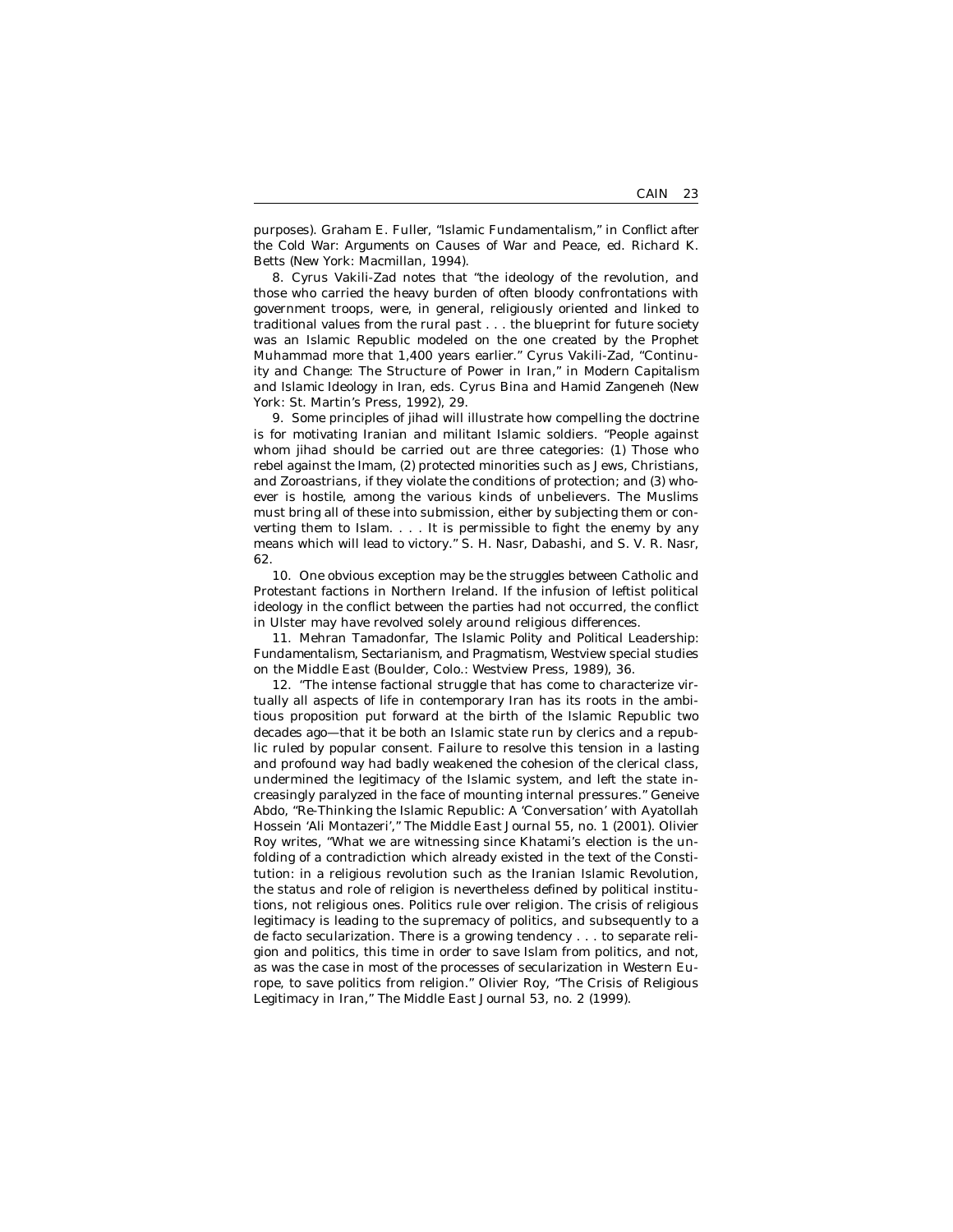13. *Iran, Jane's Sentinel Security Assessment: The Gulf States (Alexan*dria, Va.: Jane's Information Group, Inc., 2000), 72.

14. "By late 1987, the United States had some thirteen naval ships in the gulf, supported by another twelve to fifteen in the Gulf of Oman and a substantial allied force. American forces several times attacked small Irani ships. Iranian-laid naval mines posed the gravest threat to gulf shipping. On 18 April 1988, in retaliation for a mine attack on the frigate *Samuel B. Roberts,* the navy fought its largest surface action since World War II. Operation Praying Mantis destroyed two oil platforms, a frigate, a fast attack craft, and two armed speed boats." Mark H. Lytle, "US Military Involvement in Iran," in *The Oxford Companion to American Military History,* ed. John Whiteclay Chambers II (Oxford: Oxford University Press, 1999).

15. "In July 2000 amidst a heat wave that has seen water shortages and no improvements in living standards, thousands of protesters from poorer areas joined with prodemocracy students to demonstrate their frustration at the lack of political liberalization and harsh economic conditions. The protesters specifically singled out President Khatami for his inability to improve the plight of ordinary Iranians, but directed most of their anger at the conservatives who have stalled the president's reforms. . . . Khatami warned his conservative opponents that the growing restlessness of the Iranian people could no longer be contained by force." Iran, 51.

16. Anthony H. Cordesman, *Iran's Military Forces in Transition: Conventional Threats and Weapons of Mass Destruction* (Westport, Conn.: Praeger, 1999), 3.

17. Leaders in Tehran transported several casualties to Vienna for examinations by United Nations officials. UN investigators identified conclusive evidence that Iraq used mustard gas and the nerve agent tabun against Iranian troops in 1984. Investigators also alluded to evidence that some Iranian casualty patients may have suffered exposure to mycotoxins as well as mustard and nerve agents. The Iranian decision to pursue chemical and biological arsenals came as a result of the failure of the international community to act decisively on the evidence that stemmed from the casualty investigations. Julian Perry Robinson and Jozef Goldblat, *Chemical Warfare in the Iraq-Iran War,* Stockholm International Peace Research Institute, 1984, n.p., on-line, Internet, 16 January 2002, available from http://projects.sipri.se/cbw/research/factsheet-1984. html.

18. "When the Shah relaxed censorship laws in 1977, Iran erupted into a series of demonstrations and dissents. There were two distinct revolutionary movements. The first was the religious movement headed by the *ulama;* this movement demanded the return to a society based on the *Shari'ah* and *ulama* administration. The second movement was a liberal movement that wanted Westernization, but also demanded greater democracy, economic freedom, and human rights. As the revolution proceeded, these two groups gradually merged to form a united front." Richard Hooker, *Shi'a: The Iranian Revolution,* 1996, n.p., on-line, Internet, 18 January 2002, available from http://www.wsu.edu:8000/~dee/ shia/rev.htm.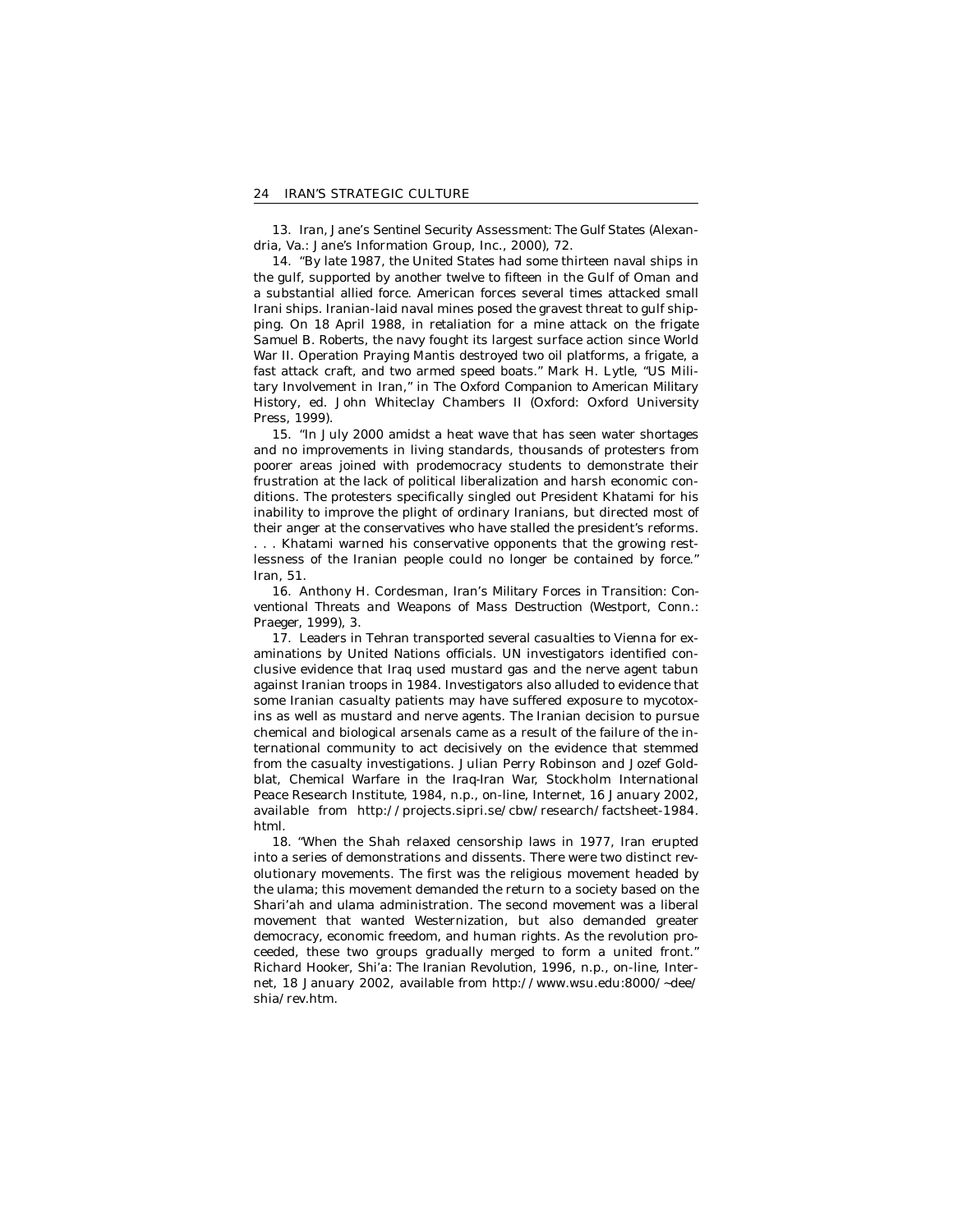19. President Seyyed Mohammad Khatami observed, "For many centuries, we lived under regimes which drew their power and authority not from public support but from other sources and ruled over our people not by relying on public will and aspiration but on their own military might . . . and since they did not derive their authority from a popular basis, they felt no responsibility to people and had no need of their participation in running the country. . . . As a result of their revolution, our people managed to regain their highly constructive mood of building a civilization and culture." Seyyed Mohammad Khatami, *Outlooks of President Seyyed Mohammad Khatami: Religion, Culture, and Civilization,* 1998, n.p., on-line, Internet, 9 December 2001, available from http://www.gov.ir/outlooks/ civiliz.htm.

20. *Iran.* 

21. In an address to the Assembly of Experts in 1998, President Khatami made this observation: "We must undertake fundamental rebuilding of this country so that there will be neither inflation and high prices, nor unemployment and underemployment in the long run, instead of merely administering short-term 'sedatives' to our economy. We are currently examining our state-owned companies to decide which are essential and vital for the economy and should, therefore, remain under government control and which can be turned over to the private sector." Seyyed Mohammad Khatami, *Outlooks of President Seyyed Mohammad Khatami: Economic Problems,* 1998, n.p., on-line, Internet, 9 December 2001, available from http://www.gov.ir/outlooks/economic.htm.

22. Department of State, *Background Note: Iran,* Bureau of Near Eastern Affairs, 2001, n.p., on-line, Internet, 16 January 2002, available from http://www.state.gov/r/pa/bgn/index.cfm?docid=5314.

23. *Iran,* 142.

24. Patrick Clawson documents recent efforts to tap the oil reserves in the Caucasus region via a pipeline that terminates along the Caspian Sea. If such measures prove successful, isolated states like Iran could be forced to take drastic action to avoid social and economic catastrophe. Patrick L. Clawson, "Oil Resources: Markets, Politics, and Policies," in *The Global Century: Globalization and National Security,* eds. Richard L. Kugler and Ellen L. Frost (Washington, D.C.: National Defense University [NDU] Press, 2001).

25. *Iran.* 

26. Cordesman, 269.

27. Anwar Iqbal, *Iran Seeks Weapons of Mass Destruction,* United Press International (UPI), 2002, n.p., on-line, Internet, 16 January 2002, available from http://www.upi.com/view.cfm?storyid=09012002-035338-8224r.

28. Efforts to acquire nuclear capabilities date back to the shah's regime. The Islamic republic has continued and expanded efforts to procure nuclear weapons technology and delivery vehicles. Gregory F. Giles, "The Islamic Republic of Iran and Nuclear, Biological, and Chemical Weapons," in *Planning the Unthinkable: How New Powers Will Use Nuclear, Biological, and Chemical Weapons,* eds. Peter R. Lavoy, Scott D. Sagan, and James J. Wirtz (Ithaca, N.Y.: Cornell University Press, 2000); "Proliferation: Threat and Response" (Washington, D.C.: Office of the Secretary of Defense, 1996), *Unclassified Report to Congress on the Acquisition of*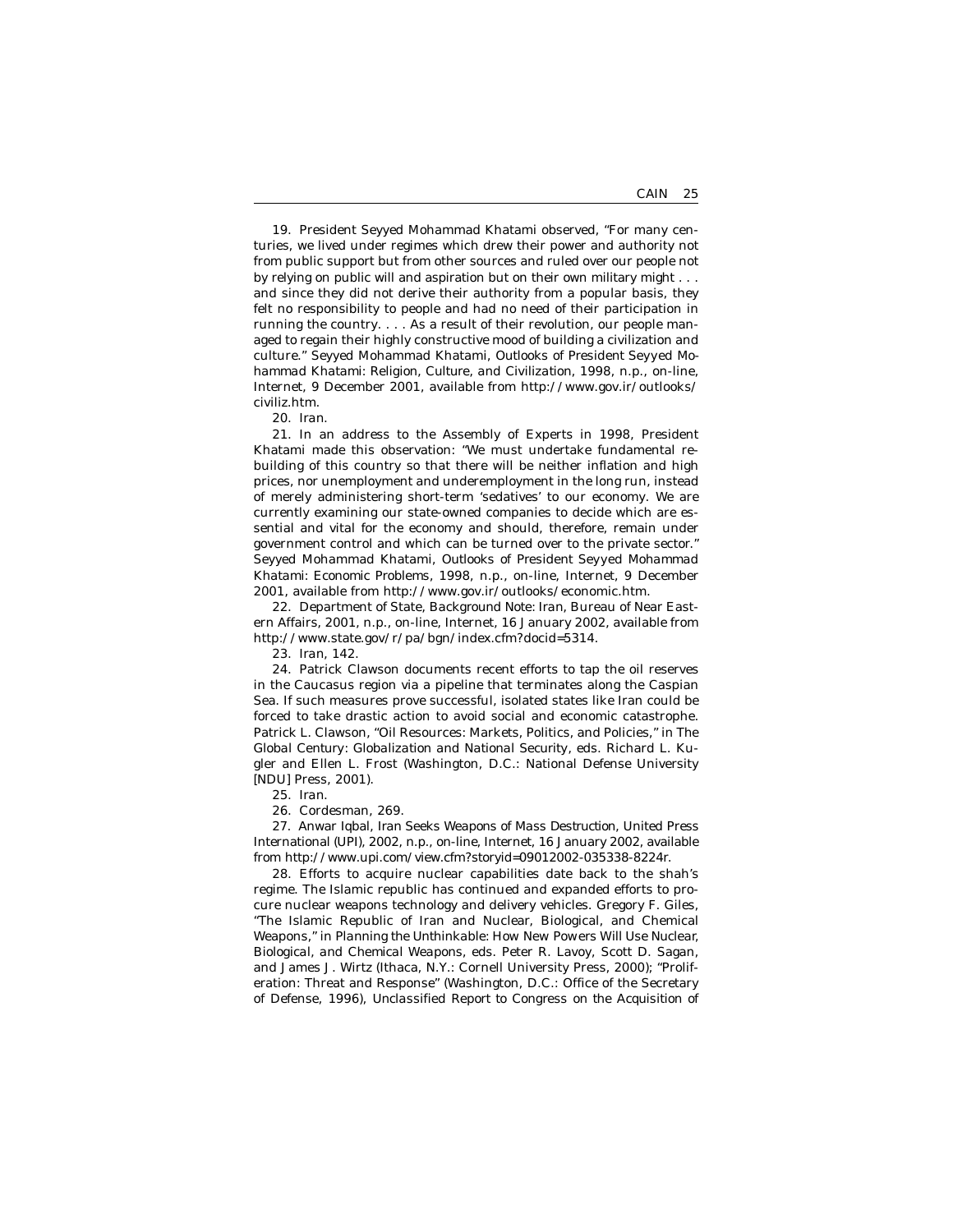*Technology Related to Weapons of Mass Destruction and Advanced Conventional Munitions.* 

29. "Proliferation: Threat and Response," 17; "Special: A Bigger Punch," *The Economist* 359, no. 8223 (2001).

30. I*ran,* 80.

31. The first allegation of chemical weapons use by Iraq against Iranian troops occurred in November 1980, approximately two months after the war began. By the war's end—in 1988—an estimated 5 percent of Iranian casualties resulted from chemical weapons attacks. Jeffery K. Smart, "History of Chemical and Biological Warfare: An American Perspective," in *Medical Aspects of Chemical and Biological Warfare,* eds. Frederick R. Siddell, Ernest T. Takafuji, and David R. Franz (Washington, D.C.: Office of the Surgeon General, Borden Institute, Walter Reed Army Medical Center, 1997).

32. *Iran,* 101.

33. Ramazani, 223.

34. Cordesman, 357.

35. Department of Defense analysts conclude, "Iran is seeking fissile material and technology for weapons development through an elaborate system of military and civilian organizations. . . . Iran's success in achieving a nuclear capability will depend, to a large degree, on the supply policies of Russia and China or on Iran's successful illicit acquisition of adequate quantities of weapons-useable fissile material." "Proliferation: Threat and Response." Barry Schneider writes, "In the mid-1990s, CIA officials in public testimony estimated Iranian production of a nuclear weapon to be 'unlikely before the end of the decade without foreign assistance.'" Barry R. Schneider, *Future War and Counterproliferation: US Military Responses to NBC Proliferation Threats* (Westport, Conn.: Praeger, 1999), 32. Geoffrey Kemp also reports, "CIA director James Woolsey said on 23 September 1994 that 'Iran is 8–10 years away from building such weapons and that help from the outside would be critical in reaching that timetable.'" Geoffrey Kemp, "Assessing the Iranian Threat," in *Fighting Proliferation: New Concerns for the Nineties,* ed. Henry Sokolski (Maxwell Air Force Base [AFB], Ala.: Air University Press, 1996), 217. See also Cordesman; Paula A. DeSutter, *Denial and Jeopardy: Deterring Iranian Use of NBC Weapons* (Washington, D.C.: NDU Press, 1997); and Giles.

36. Gregory Giles writes, "In 1979, Iran had no offensive or defensive chemical warfare program to speak of and no biological warfare program. As a part of the civilian nuclear program, however, the Shah had undertaken nuclear weapons-related research, including paper and computer studies." Giles, 81.

37. Shahram Chubin, "The Persian Gulf: Security, Politics, and Order," in *The Global Century: Globalization and National Security, eds.* Richard L. Kugler and Ellen L. Frost (Washington, D.C.: NDU Press, 2001), 931.

38. "Given the limitations of Iran's conventional forces . . . efforts to acquire weapons of mass destruction are probably the most threatening aspect of Iran's present and future military capabilities." Cordesman, 222.

39. Eisenstadt, 12.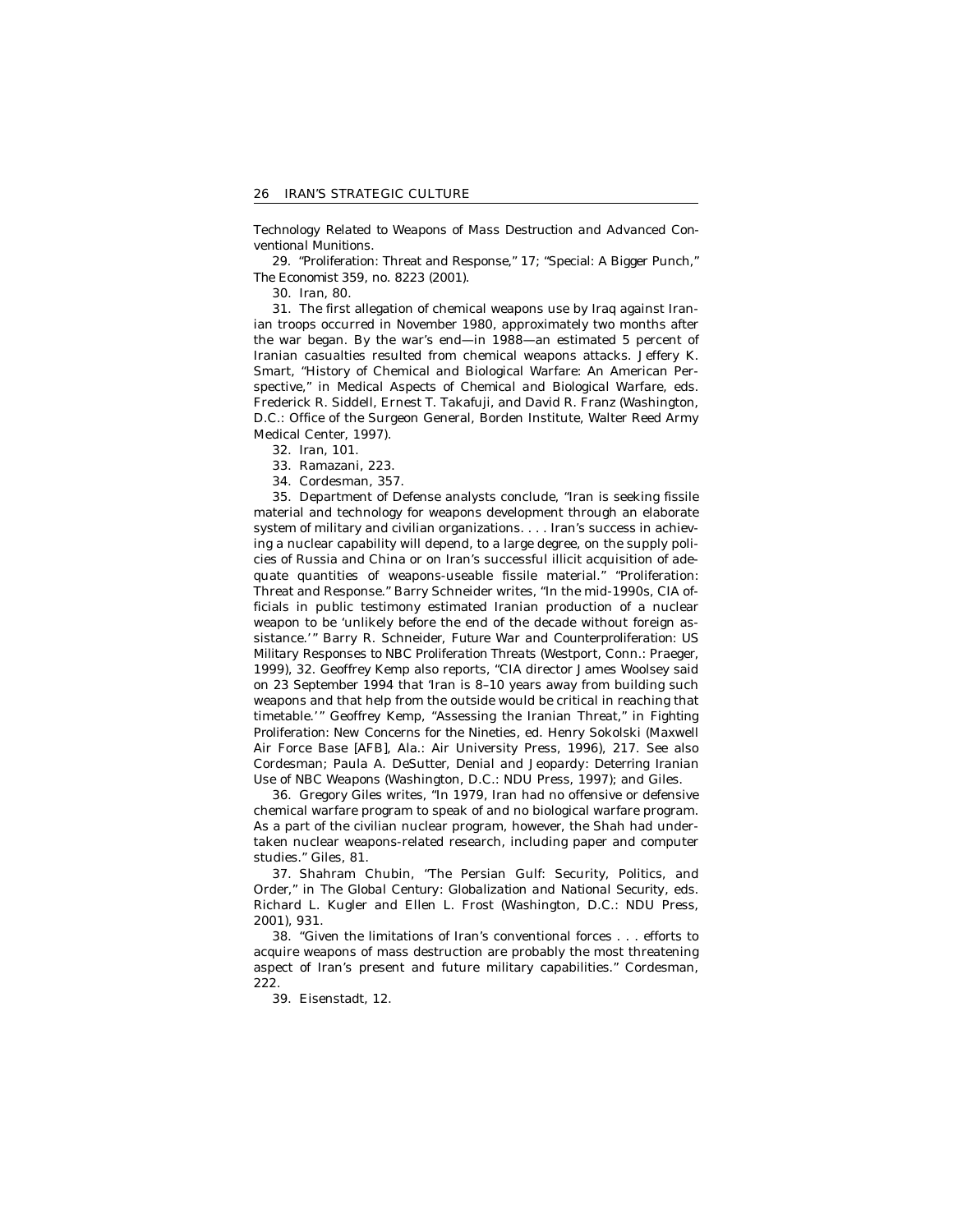40. Iranian leaders take issue with the structure and terms of the NPT. "Underlying Iran's resentment, however, is a simple fact; NPT is a discriminatory treaty, with two classes of states. Unlike other multilateral arms control conventions such as the Chemical Weapons Convention, where all states are prohibited a category of weapons—in NPT—states are given different rights and privileges. NPT is an unequal treaty that also is selectively enforced and adhered to. Iran, as a revolutionary state, would not have adhered to the treaty if it had not inherited membership. A nationalist Iran will find the inequality of the treaty and double standards it implies no less chafing." Chubin, 941.

41. *Iran,* 106.

42. "The weak international response to Iraqi violations of the Geneva Protocols greatly disappointed Iran's leaders and encouraged Tehran to consider military responses. . . . The mullahs even reversed themselves and began to resurrect Iran's nuclear program. . . . As the war dragged on, Iran increasingly fulfilled realist expectations by developing its own nuclear, biological, and chemical weaponry capabilities to offset those of Iraq." Giles, 82.

43. Kemp, 215.

44. The eight facilities are located at Bandar Abbas, Bushehr, Darkhovin, Gorgan, Isfahan, Banab, Qazvin, and Yazd. Disturbingly, Iran has indigenous sources of uranium ore thus dramatically simplifying the weapon construction equation. *Iran,* 105.

45. "Since 1982, Germans have sold on average \$2.5 billion worth of high technology goods to Iran. What they have gotten in return is a wellfunded Iranian intelligence network implanted on German soil, infiltrating the Muslim immigrant population, assassinating Iranian opposition figures in public restaurants, and using private German airports and German front companies to purchase technology so sensitive for the Iranian nuclear weapons program that even the German government would not authorize its sale to Iran." Kenneth R. Timmerman, "Opportunities for Change in Iran," in *Fighting Proliferation: New Concerns for the Nineties,*  ed. Henry Sokolski (Maxwell AFB, Ala.: Air University Press, 1996), 231.

46. *Iran,* 136.

47. "After over 25 years of rocketry research, Iran has a considerable technical endowment. The essential equipment to create long-range missiles of mid- to late 1950s vintage appears to be largely in hand. If Iran decides to give the program higher national priority, making the leap from dabbler to a determined proliferator, it could have a long-range system sufficiently advanced for flight testing to begin within two years, although key technologies still would have to be mastered. The pacing technology no longer appears to be propulsion or guidance. It is more likely to be warheads and re-entry vehicles." Iqbal, *Iran Seeks Weapons of Mass Destruction.* Ibqal, see also "Proliferation: Threat and Response."

48. The editors of *Jane's Security Sentinel* write, on 5 July 2000, "Security forces in Kazakhstan detained three people who were allegedly smuggling un-enriched Uranium 235. Moscow's NTV reported that it was believed that the substance was en route to Afghanistan and then to Iran. There were previous reports of uranium allegedly bound for Iran being intercepted. It was claimed that such seizures were made in Georgia in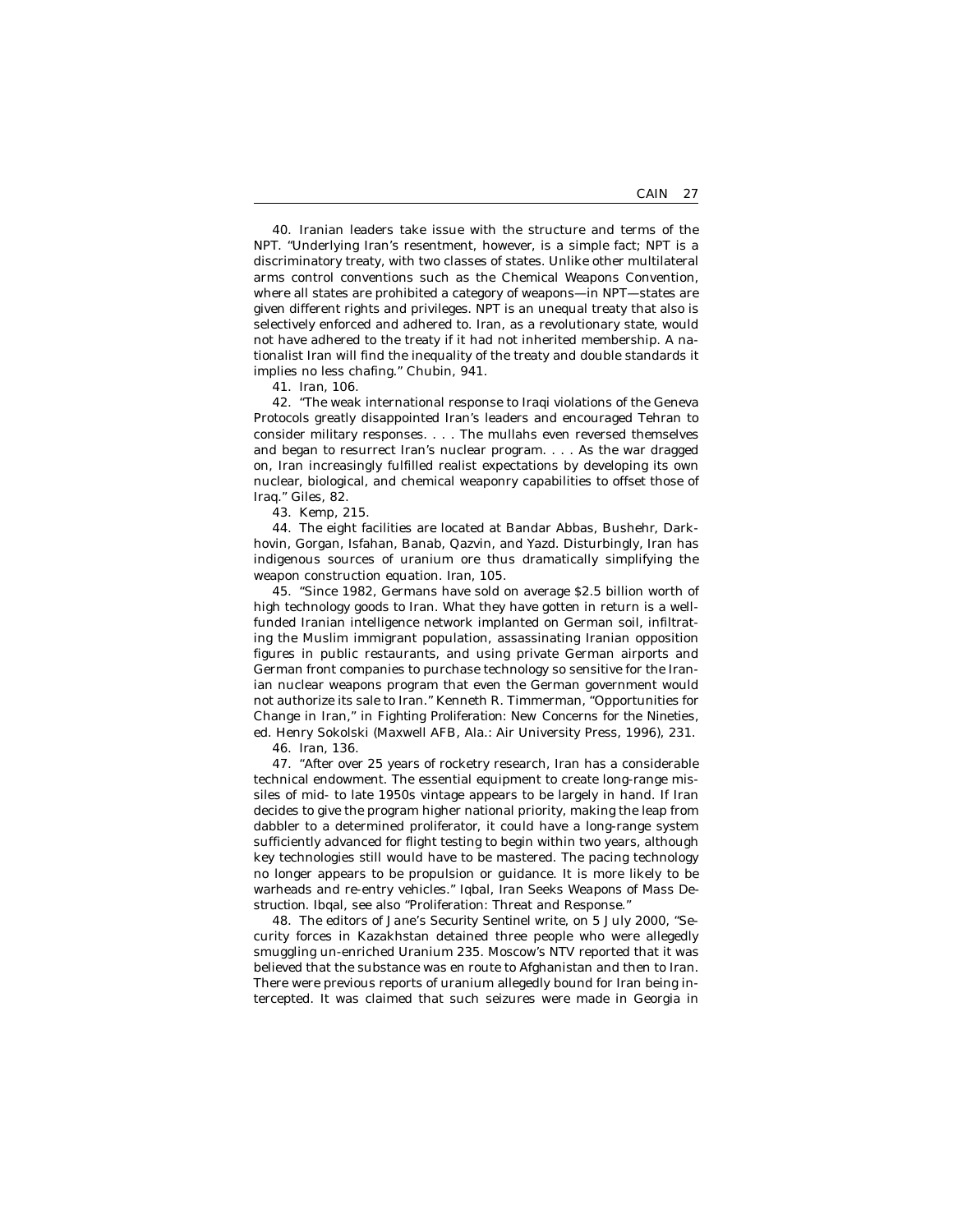April 2000 and September 1999. In early April 2000 Uzbek customs officers seized a cargo of radioactive materials in an Iranian truck driven by an Iranian citizen." *Iran,* 105. See also, "Proliferation: Threat and Response," 34–36.

49. For a riveting account of the Iraqi nuclear weapons program see, Khidhir Hamza, *Saddam's Bombmaker: The Terrifying Inside Story of the Iraqi Nuclear and Biological Weapons Agenda* (New York: Scribner, 2000).

50. Seyyed Mohammad Khatami, *Outlooks of President Seyyed Mohammad Khatami: International and Regional Issues,* 1998, n.p., on-line, Internet, 9 December 2001, available from http://www.gov.ir/outlooks/ issuse.htm.

51. "Iran remained the most active state sponsor of terrorism in 2000. Its Revolutionary Guard Corps (IRGC) and Ministry of Intelligence and Security (MIOS) continued to be involved in the planning and execution of terrorist acts and continued to support a variety of groups that use terrorism to pursue their goals." Department of State, *Patterns of Global Terrorism, 2000,* Office of the Coordinator for Counterterrorism, 2001, n.p., on-line, Internet, 18 September 2001 available from http://www.state. gov/s/ct/rls/pgtrpt/2000.

52. *Jane's Security Sentinel* includes this assessment: "The U.S. claims that Iran already has stocks of up to 2,000 tons of chemical weapons which include choking, blister, and blood agents. . . . What evidence is available suggests that Tehran has taken the decision to concentrate its available resources on WMD rather than conventional military programs." *Iran,* 107.

53. Cordesman, 1.

54. "The U.S. believes that normal relations are impossible until Iran's behavior changes. However, the United States has offered to enter into dialogue with authorized representatives of the Iranian Government without preconditions. The Iranian Government has not accepted this offer. The United States has made clear that it does not seek to overthrow the Iranian Government but will continue to pressure Iran to change its behavior." Department of State, *Background Note: Iran.* 

55. Department of State, *Patterns of Global Terrorism, 2000.* 

56. Khatami, *Outlooks of President Seyyed Mohammad Khatami: International and Regional Issues.* 

57. Khatami, *Outlooks of President Seyyed Mohammad Khatami: Religion, Culture, and Civilization.* 

58. Gary Sick, "The Stalemate in US-Iran Relations," in *Fighting Proliferation: New Concerns for the Nineties,* ed. Henry Sokolski (Maxwell AFB, Ala.: Air University Press, 1996), 243.

59. Timmerman, 232–33.

60. "Denial and punishment strategies do not deal with the motives of these states. A policy based more on the North Korean model of mixing inducements with deterrence might lead to better technology offered with the degree of transparency the target state accepted may be more productive. Thus, the United States should consider offering Iran appropriate nuclear technology in exchange for increased transparency." Chubin, 945–46.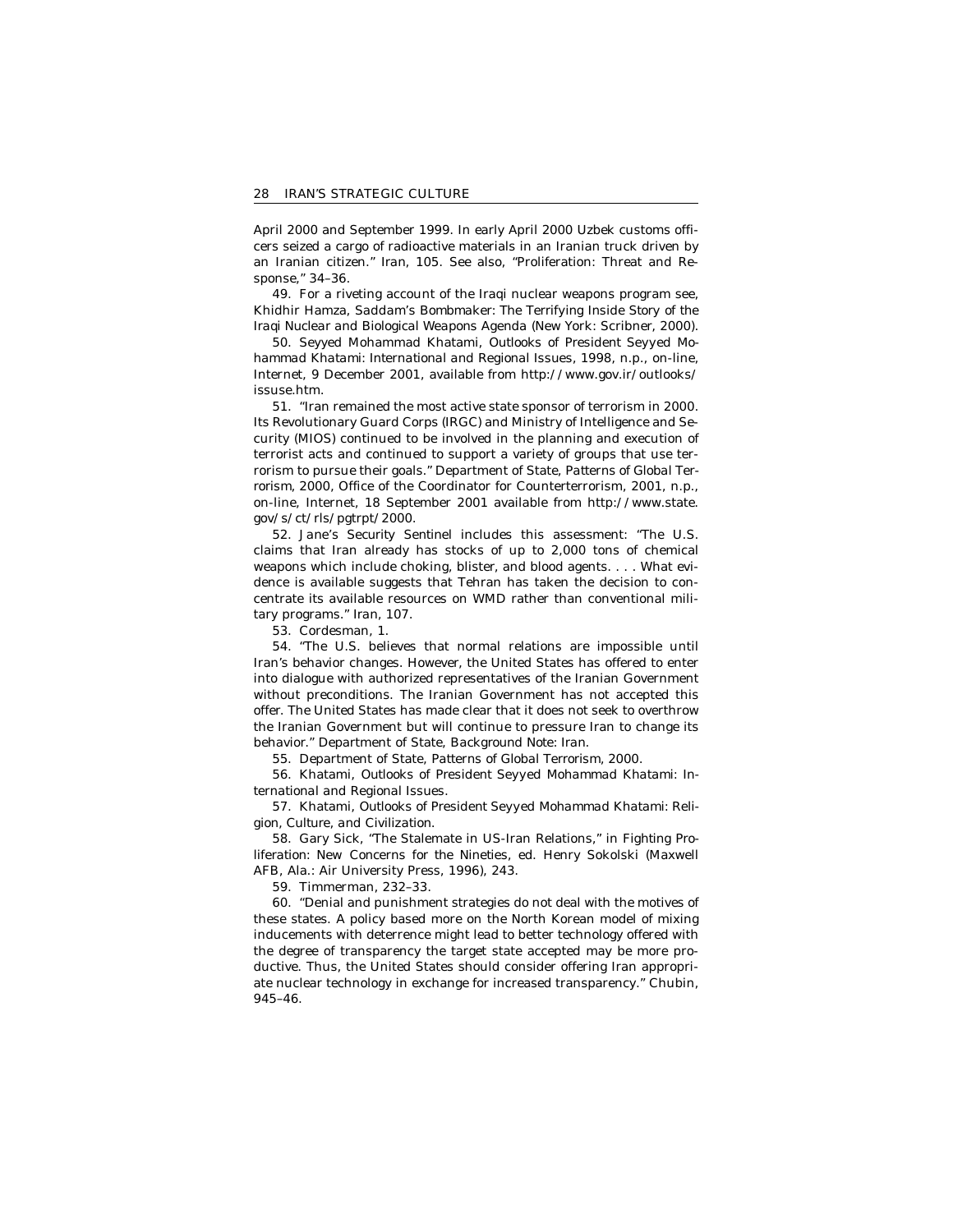61. Robert S. Litwak, *Rogue States and U.S. Foreign Policy: Containment after the Cold War* (Washington, D.C.: Woodrow Wilson Center Press, 2000), 189–92.

62. The continuing existence of Israel remains the central issue for Iranian support of terrorist groups. According to the State Department, "Iran's involvement in terrorist-related activities remained focused on support for groups opposed to Israel and peace between Israel and its neighbors. Statements by Iran's leaders demonstrated Iran's unrelenting hostility to Israel. Supreme Leader Khamenei continued to refer to Israel as a 'cancerous tumor' that must be removed; President Khatami, labeling Israel an 'illegal entity,' called for sanctions against Israel during the intifadah; and Expediency Council Secretary (MOSEN) Rezai said, 'Iran will continue its campaign against Zionism until Israel is completely eradicated.' Iran has long provided Lebanese Hizballah and the Palestinian rejectionist groups—notably HAMAS, the Palestinian Islamic *Jihad*, and Ahmad Jibril's PFLP-GC—with varying amounts of funding, safe haven, training, and weapons. This activity continued at its already high levels following the Israeli withdrawal from southern Lebanon in May and during the intifadah in the fall. Iran continued to encourage Hizballah and the Palestinian groups to coordinate their planning and to escalate their activities against Israel. Iran also provided a lower level of support—including funding, training, and logistics assistance—to extremist groups in the Gulf, Africa, Turkey, and Central Asia." Department of State, *Patterns of Global Terrorism, 2000.*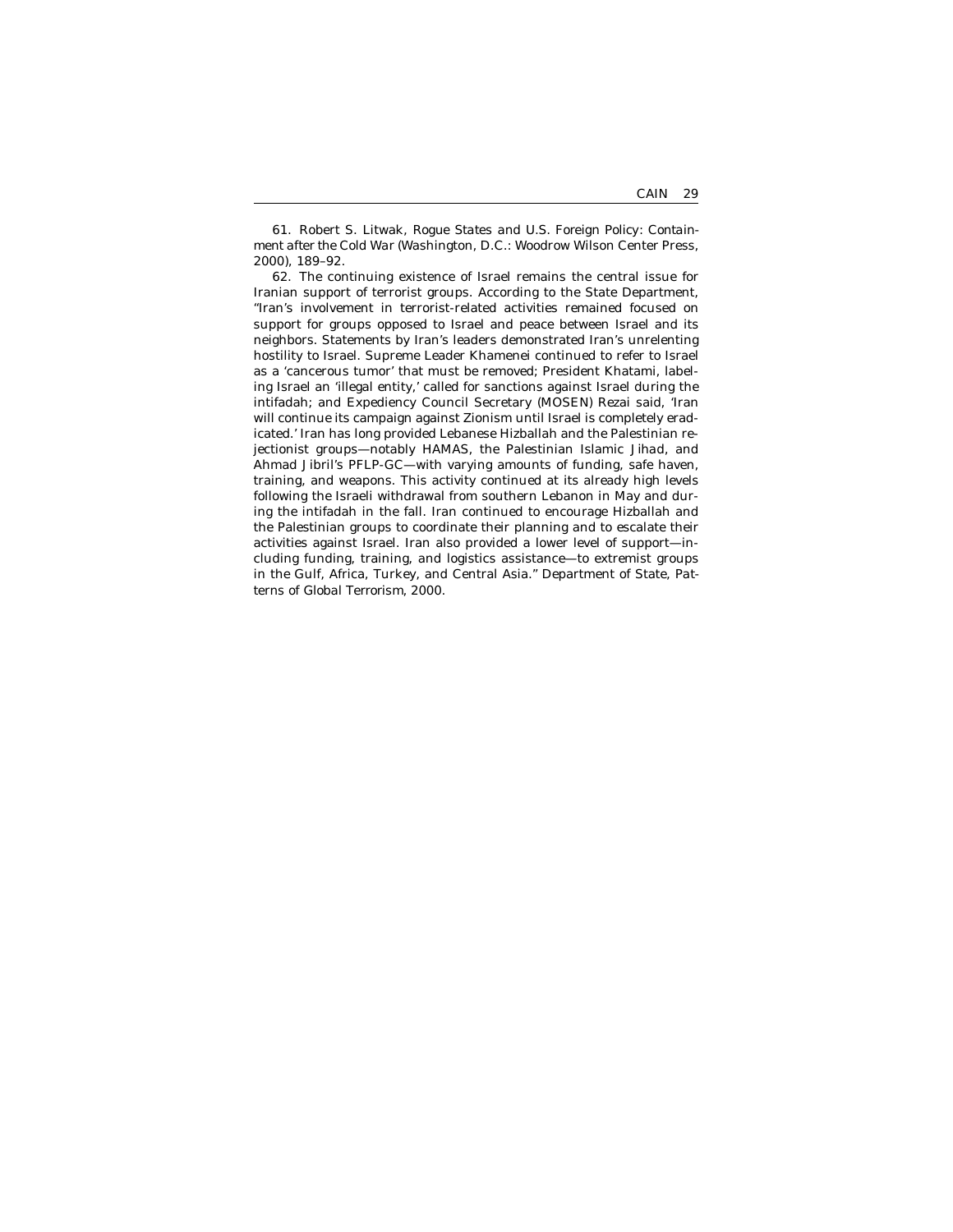## *Bibliography*

- Abdo, Geneive. "Re-Thinking the Islamic Republic: A 'Conversation' with Ayatollah Hossein 'Ali Montazeri.'" *The Middle East Journal* 55, no. 1 (2001).
- Chubin, Shahram. "The Persian Gulf: Security, Politics, and Order." In *The Global Century: Globalization and National Security,* edited by Richard L. Kugler and Ellen L. Frost. Washington, D.C.: National Defense University (NDU) Press, 2001.
- Clawson, Patrick L. "Oil Resources: Markets, Politics, and Policies." In *The Global Century: Globalization and National Security,* edited by Richard L. Kugler and Ellen L. Frost. Washington, D.C.: NDU Press, 2001.
- Cordesman, Anthony H. *Iran's Military Forces in Transition: Conventional Threats and Weapons of Mass Destruction.* Westport, Conn.: Praeger, 1999.
- DeSutter, Paula A. *Denial and Jeopardy: Deterring Iranian Use of NBC Weapons.* Washington, D.C.: NDU Press, 1997.
- Eisenstadt, Michael. *Chemical and Biological Weapons and Deterrence: Iran.* Alexandria, Va.: Chemical and Biological Arms Control Institute, 1998.
- Esposito, John L. "Introduction: From Khomeini to Khatami." In *Iran at the Crossroads,* edited by John L. Esposito and R. K. Ramazani. New York: Palgrave, 2001.
- Fuller, Graham E. "Islamic Fundamentalism." In *Conflict after the Cold War: Arguments on Causes of War and Peace,* edited by Richard K. Betts. Boston: Allyn and Bacon, 1994.
- Giles, Gregory F. "The Islamic Republic of Iran and Nuclear, Biological, and Chemical Weapons." In *Planning the Unthinkable: How New Powers Will Use Nuclear, Biological, and Chemical Weapons,* edited by Peter R. Lavoy, Scott D. Sagan, and James J. Wirtz. Ithaca, N.Y.: Cornell University Press, 2000.
- Hamza, Khidhir. *Saddam's Bombmaker: The Terrifying Inside Story of the Iraqi Nuclear and Biological Weapons Agenda.* New York: Scribner, 2000.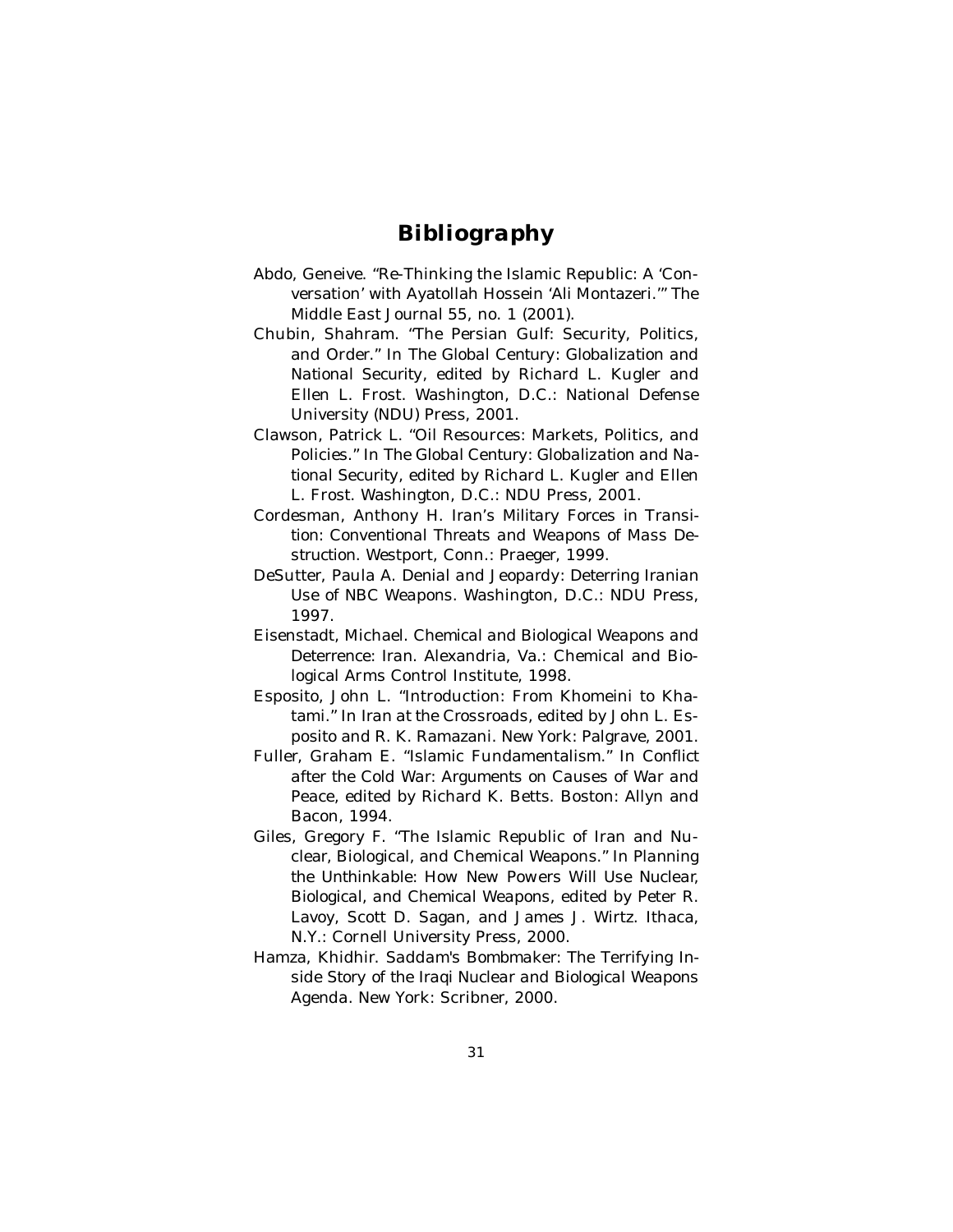- Hooker, Richard. *Shi'a: The Iranian Revolution,* 1996. Online. Internet, 18 January 2002. Available from http:// www.wsu.edu:8000/~dee/shia/rev.htm.
- Iqbal, Anwar. I*ran Seeks Weapons of Mass Destruction* UPI, 2002. On-line. Internet, 16 January 2002. Available from http://www.upi.com/view.cfm?storyid=090120 02-035338-8224r.
- *Iran, Jane's Sentinel Security Assessment: The Gulf States.*  Alexandria, Va.: Jane's Information Group, Inc., 2000.
- Kemp, Geoffrey. "Assessing the Iranian Threat." In *Fighting Proliferation: New Concerns for the Nineties,* edited by Henry Sokolski. Maxwell Air Force Base (AFB), Ala.: Air University Press, 1996.
- Khatami, Seyyed Mohammad. *Outlooks of President Seyyed Mohammad Khatami: International and Regional Issues,*  1998. On-line. Internet, 9 December 2001. Available from http://www.gov.ir/outlooks/Issuse.htm.
- ––––––. *Outlooks of President Seyyed Mohammad Khatami: Economic Problems,* 1998. On-line. Internet, 9 December 2001. Available from http://www.gov.ir/outlook seconomic.htm.
- ––––––. *Outlooks of President Seyyed Mohammad Khatami: Religion, Culture, and Civilization,* 1998. On-line. Internet, 9 December 2001. Available from http://www. gov.ir/outlooks/civiliz.htm.
- Litwak, Robert S. *Rogue States and U.S. Foreign Policy: Containment after the Cold War.* Washington, D.C.: Woodrow Wilson Center Press, 2000.
- Lytle, Mark H. "US Military Involvement in Iran." In *The Oxford Companion to American Military History,* edited by John Whiteclay Chambers II. Oxford: Oxford University Press, 1999.
- Nasr, Seyyed Hossein, Hamid Dabashi, and Seyyed Vali Reza Nasr, eds. *Expectation of the Millennium: Shi'ism in History.* Albany, N.Y.: State University Press of New York, 1984.
- Petrushevsky, I. P. *Islam in Iran.* Translated by Hubert Evans. Albany, N.Y.: State University Press of New York, 1985.
- "Proliferation: Threat and Response." Washington, D. C.: Office of the Secretary of Defense, 1996.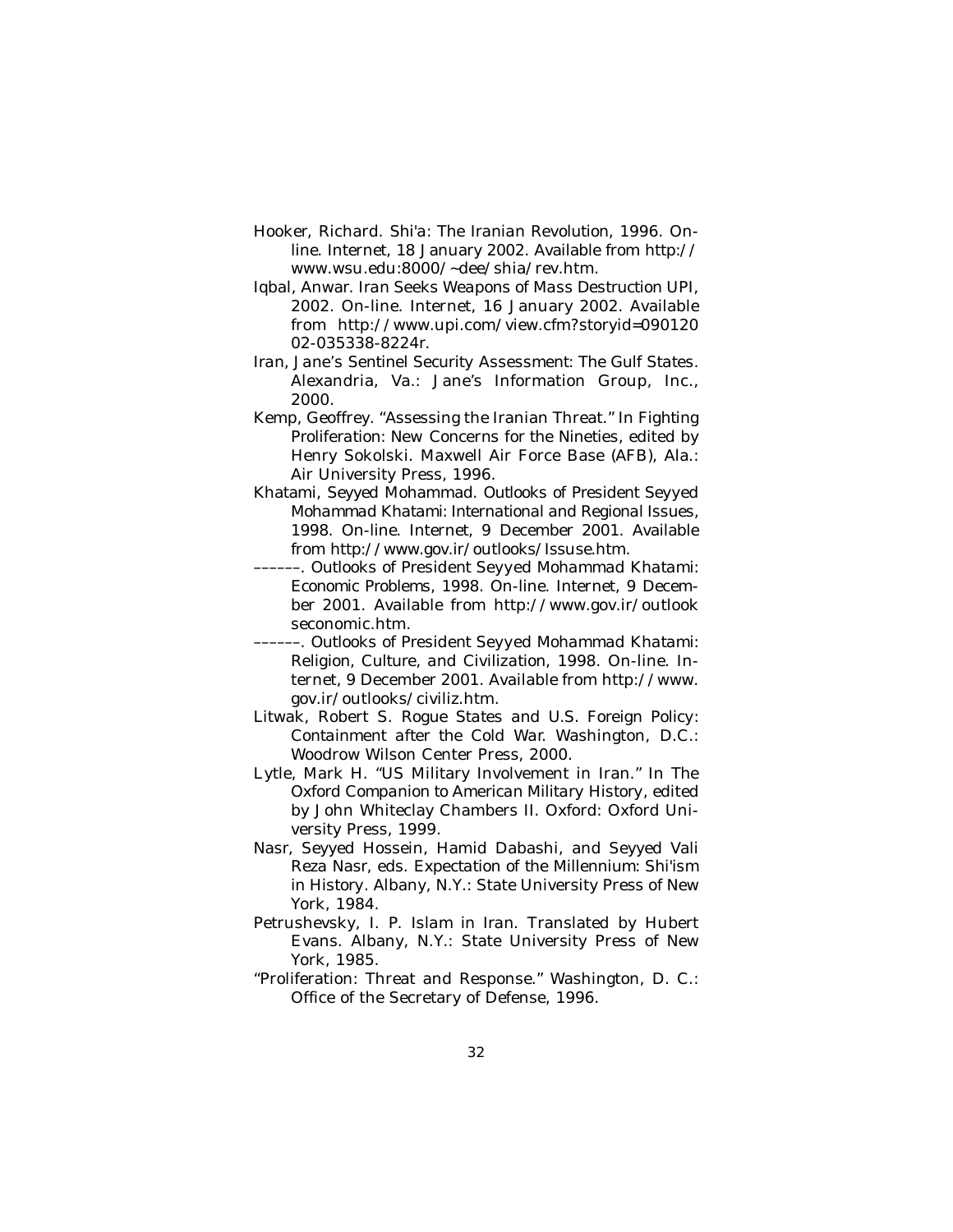––––––. Washington, D.C.: Office of the Secretary of Defense, 2001.

- Ramazani, R. K. "Reflections on Iran's Foreign Policy: Defining the 'National Interests.'" In *Iran at the Crossroads,*  edited by John L. Esposito and R. K. Ramazani. New York: Palgrave, 2001.
- Robinson, Julian Perry, and Jozef Goldblat. *Chemical Warfare in the Iraq-Iran War.* Stockholm International Peace Research Institute, 1984. On-line. Internet, 16 January 2002. Available from http://projects.sipri. se/cbw/research/factsheet-1984.html.
- Roy, Olivier. "The Crisis of Religious Legitimacy in Iran." *The Middle East Journal* 53, no. 2 (1999): 201–16.
- Schneider, Barry R. *Future War and Counterproliferation: US Military Responses to NBC Proliferation Threats.*  Westport, Conn.: Praeger, 1999.
- Sick, Gary. "The Stalemate in US-Iran Relations." In *Fighting Proliferation: New Concerns for the Nineties,* edited by Henry Sokolski, Maxwell AFB, Ala.: Air University Press, 1996.
- Smart, Jeffery K. "History of Chemical and Biological Warfare: An American Perspective." In *Medical Aspects of Chemical and Biological Warfare,* edited by Frederick R. Siddell, Ernest T. Takafuji, and David R. Franz. Washington, D.C.: Office of the Surgeon General, Borden Institute, Walter Reed Army Medical Center, 1997.
- "Special: A Bigger Punch." *The Economist* 359, no. 8223 (2001): 28.
- State, Department of. *Background Note: Iran.* Bureau of Near Eastern Affairs, 2001. On-line. Internet, 16 January 2002. Available from http://www.state.gov/r/pa/ bgn/index.cfm?docid=5314.
- ––––––. *Patterns of Global Terrorism, 2000.* The Office of the Coordinator for Counterterrorism, 2001. On-line. Internet, 18 September 2001. Available from http:// www.state.gov/s/ct/rls/pgtrpt/2000.
- Tamadonfar, Mehran. "Islam, Law, and Political Control in Contemporary Iran." *Journal for the Scientific Study of Religion* 40, no. 2 (2001): 205–19.
- ––––––. *The Islamic Polity and Political Leadership: Fundamentalism, Sectarianism, and Pragmatism.* Westview